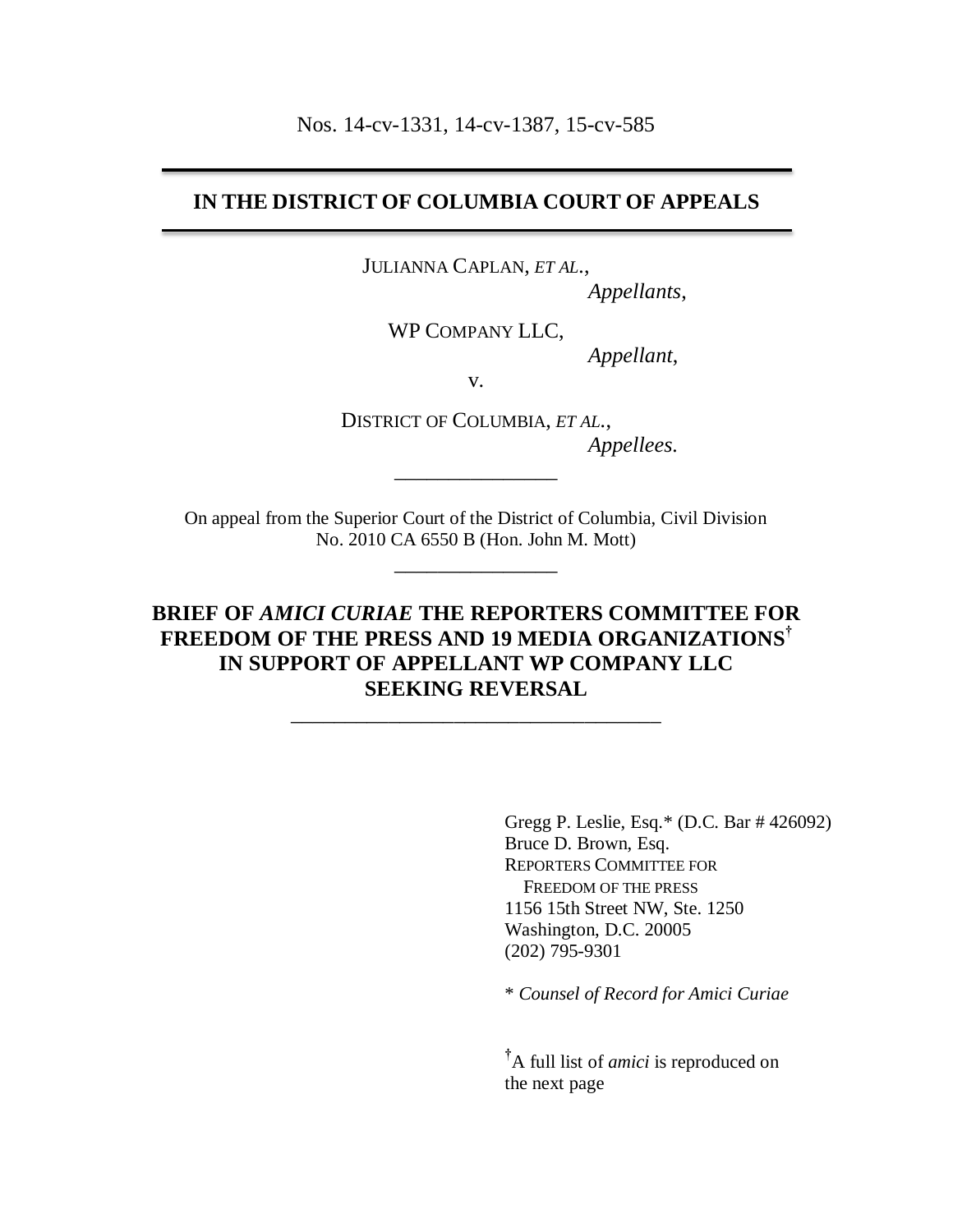# **FULL LIST OF OF** *AMICI CURIAE*

Reporters Committee for Freedom of the Press American Society of News Editors Association of Alternative Newsmedia BuzzFeed California Newspaper Publishers Association The Center for Investigative Reporting D.C. Open Government Coalition Dow Jones & Company, Inc. The E.W. Scripps Company First Amendment Coalition Investigative Reporting Workshop at American University MediaNews Group, Inc. The National Press Club National Press Photographers Association News Corp Newspaper Association of America North Jersey Media Group Inc. Radio Television Digital News Association The Seattle Times Company Tully Center for Free Speech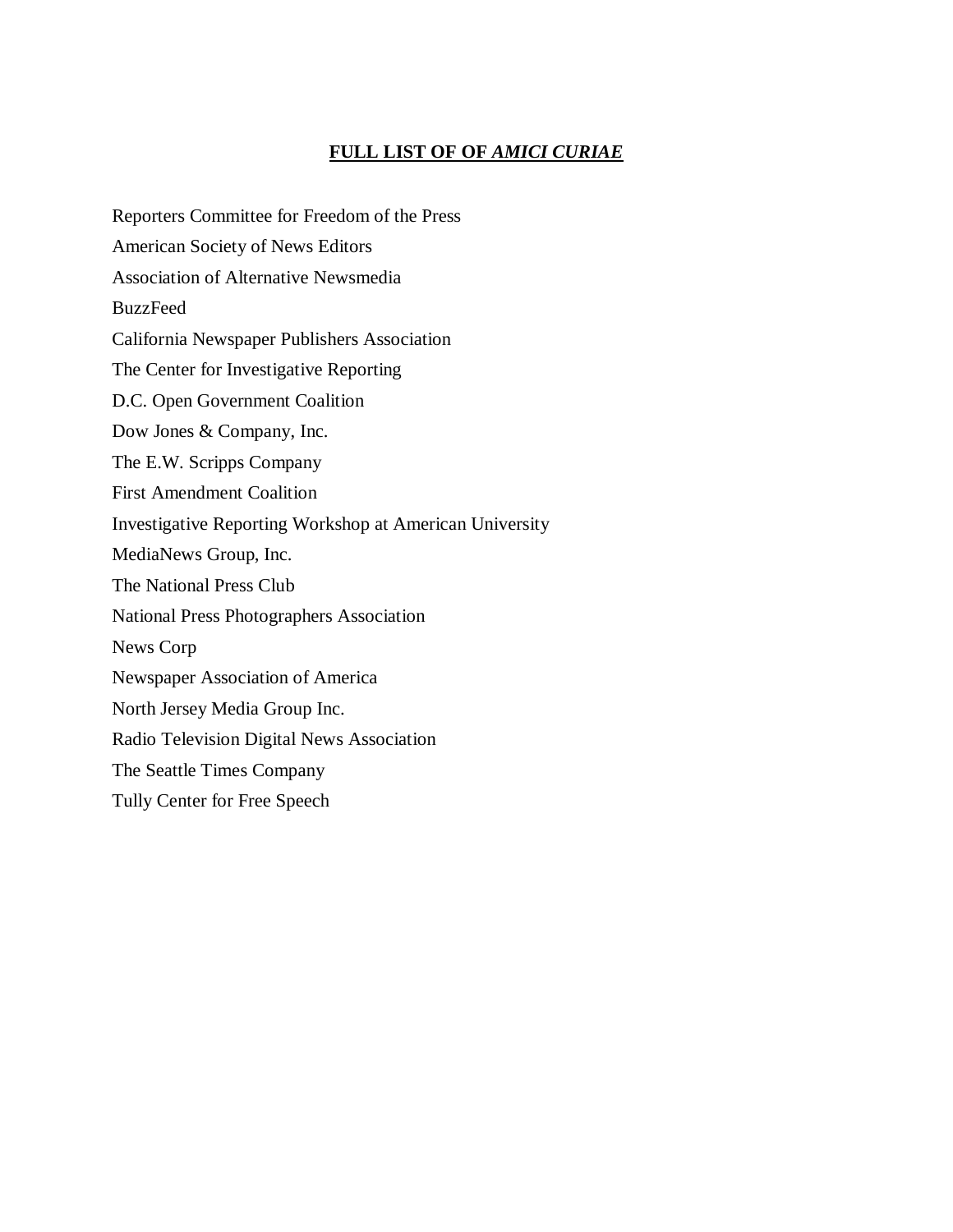## **IDENTITY OF PARTIES AND** *AMICI CURIAE* **AND DISCLOSURE STATEMENT**

<span id="page-2-0"></span>Pursuant to Court of Appeals Rules 29(c) and 28(a)(2)(B)-(C), *amici curiae* provide the

following list of parties and *amici* in this appellate proceeding and a disclosure statement for

each *amici*.

### Appellants:

# JULIANNA CAPLAN and GREG CAPLAN Counsel: Gregory S. Smith Law Offices of Gregory S. Smith 913 East Capitol Street SE Washington, DC 20003

### WP COMPANY LLC

Counsel: Kevin T. Baine and A. Joshua Podoll Williams & Connolly LLP 725 12th Street NW Washington, DC 20005

## Appellee:

#### DISTRICT OF COLUMBIA

Counsel: Loren L. AliKhan, Keith D. Parsons, and Bradford C. Patrick Office of the Solicitor General Office of the Attorney General One Judiciary Square 441 4th Street NW, Ste. 600 South Washington, DC 20001

### *Amici curiae*:

| REPORTERS COMMITTEE FOR FREEDOM OF THE PRESS                       |
|--------------------------------------------------------------------|
| Bruce D. Brown and Gregg P. Leslie                                 |
| 1156 15th St NW, Ste. 1250                                         |
| Washington, DC 20005                                               |
| The Reporters Committee for Freedom of the Press is an             |
| unincorporated association of reporters and editors with no parent |
| corporation and no stock.                                          |
|                                                                    |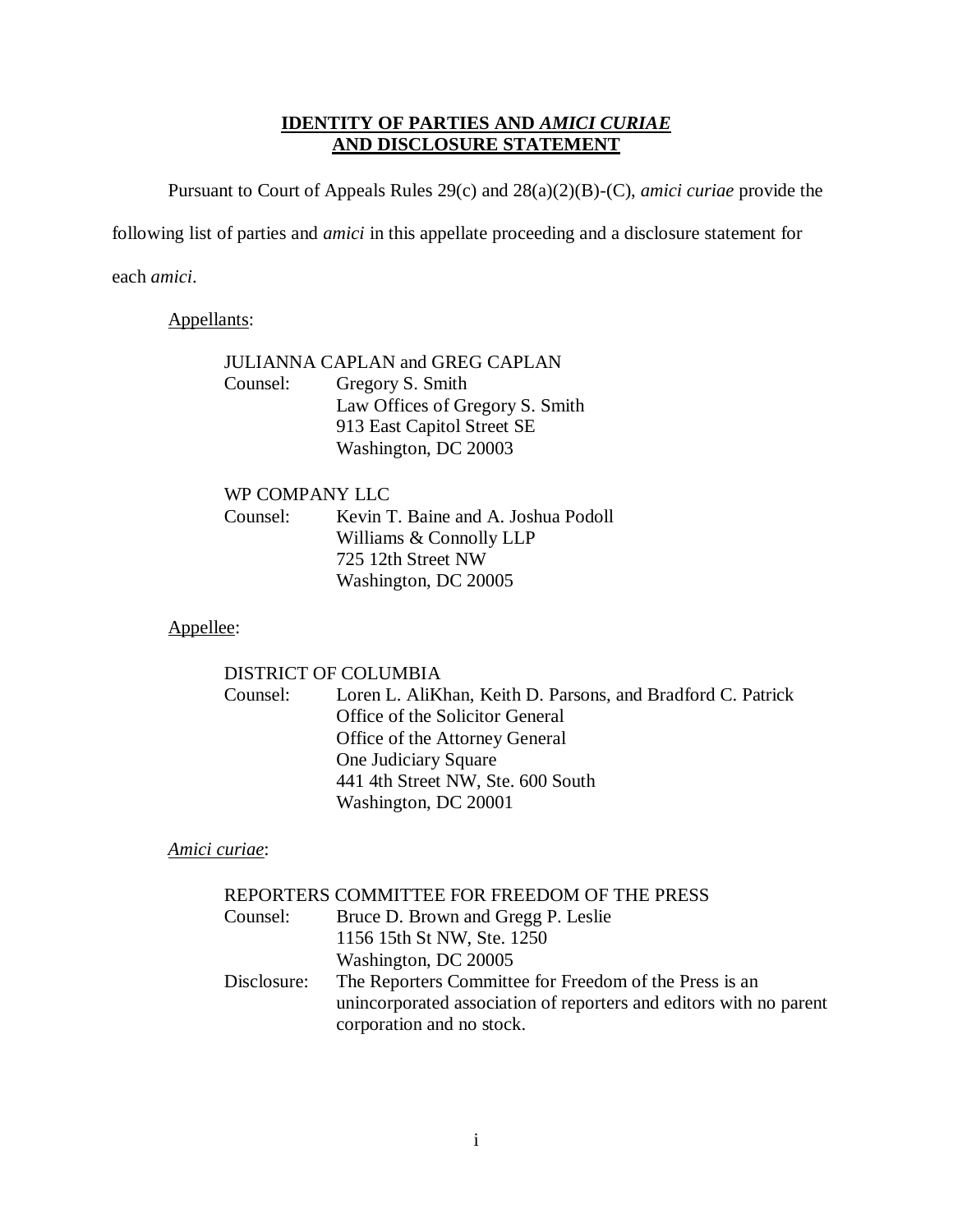# AMERICAN SOCIETY OF NEWS EDITORS

| Counsel:    | Kevin M. Goldberg                                        |
|-------------|----------------------------------------------------------|
|             | Fletcher, Heald & Hildreth, PLC                          |
|             | 1300 N. 17th St., 11th Floor                             |
|             | Arlington, VA 22209                                      |
| Disclosure: | American Society of News Editors is a private, non-stock |
|             | corporation that has no parent.                          |

## ASSOCIATION OF ALTERNATIVE NEWSMEDIA

| Counsel:    | Kevin M. Goldberg                                              |
|-------------|----------------------------------------------------------------|
|             | Fletcher, Heald & Hildreth, PLC                                |
|             | 1300 N. 17th St., 11th Floor                                   |
|             | Arlington, VA 22209                                            |
| Disclosure: | Association of Alternative Newsmedia has no parent corporation |
|             | and does not issue any stock.                                  |

#### BUZZFEED

| DV <i>LL</i> I LLD |                                                            |
|--------------------|------------------------------------------------------------|
| Counsel:           | Allison Lucas, General Counsel and EVP Legal               |
|                    | 200 Fifth Avenue, 8th Floor                                |
|                    | New York, NY 10010                                         |
| Disclosure:        | BuzzFeed Inc. is a privately owned company, with no public |
|                    | companies that own 10% or more of its stock.               |

#### CALIFORNIA NEWSPAPER PUBLISHERS ASSOCIATION

| Counsel: | Jim Ewert, General Counsel |
|----------|----------------------------|
|          | 2000 O Street, Suite 120   |

|             | Sacramento, California 95811                                       |
|-------------|--------------------------------------------------------------------|
| Disclosure: | California Newspaper Publishers Association is a mutual benefit    |
|             | corporation organized under state law for the purpose of promoting |
|             | and preserving the newspaper industry in California.               |

#### THE CENTER FOR INVESTIGATIVE REPORTING

- Counsel: Judy Alexander, Chief Legal Counsel 2302 Bobcat Trail Soquel, CA 95073
- Disclosure: The Center for Investigative Reporting is a California non-profit public benefit corporation that is tax-exempt under section 501(c)(3) of the Internal Revenue Code. It has no statutory members and no stock.

#### D.C. OPEN GOVERNMENT COALITION

Counsel: Kevin M. Goldberg Fletcher, Heald & Hildreth, PLC 1300 N. 17th St., 11th Floor Arlington, VA 22209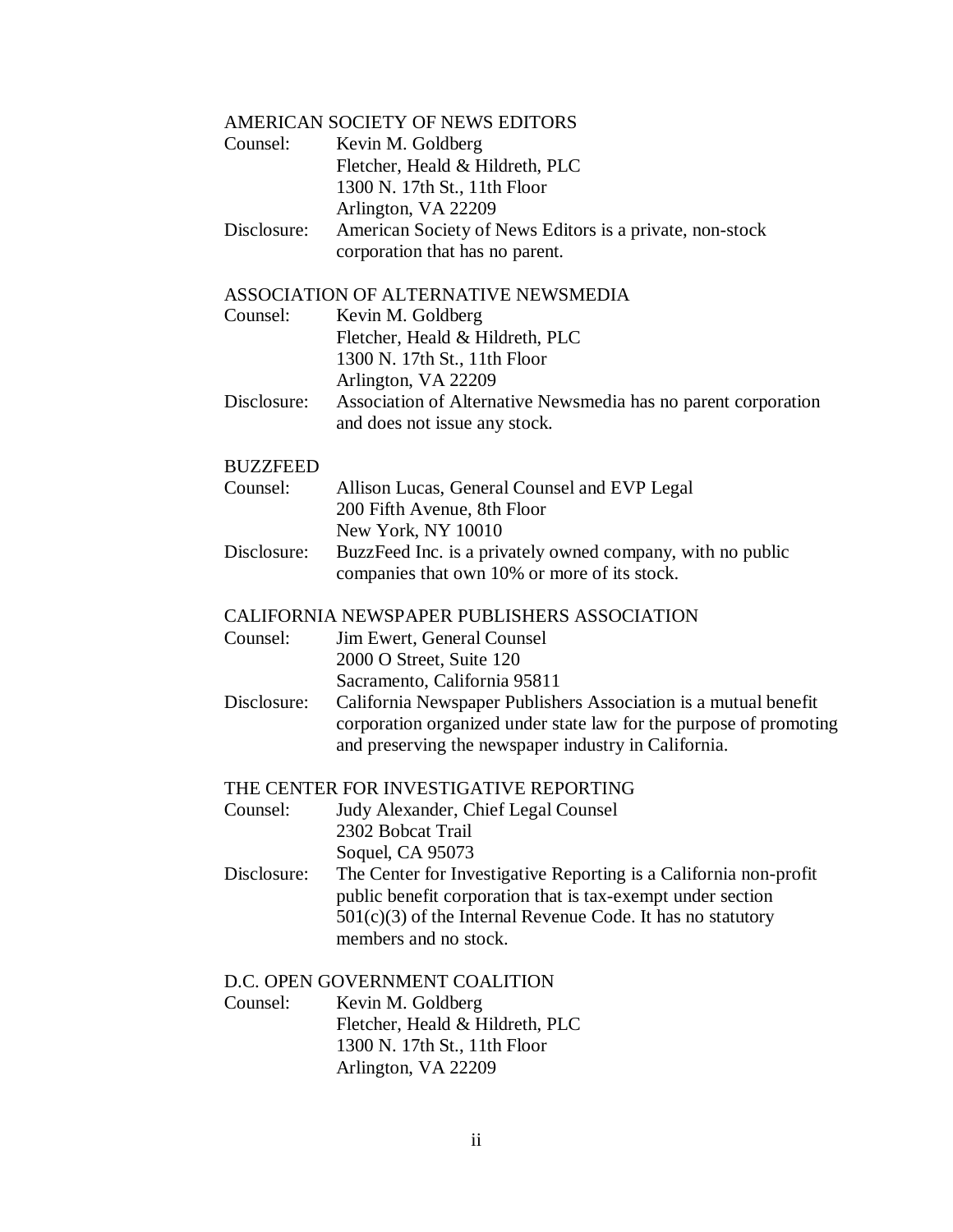Disclosure: The D.C. Open Government Coalition is a tax-exempt, nonprofit  $501(c)(3)$  corporation, that it has no parent corporations or subsidiaries, and that no publicly held company has a ten percent or greater ownership interest (such as stock or partnership shares) in amicus.

#### DOW JONES & COMPANY, INC.

- Counsel: Mark H. Jackson, Jason P. Conti, and Jacob P. Goldstein 1211 Avenue of the Americas New York, NY 10036
- Disclosure: Dow Jones is a Delaware corporation with its principal place of business in New York. News Corporation, a publicly held company, is the indirect parent corporation of Dow Jones. Ruby Newco, LLC, a subsidiary of News Corporation and a non-publicly held company, is the direct parent of Dow Jones. No publicly held company directly owns 10% or more of the stock of Dow Jones.

#### THE E.W. SCRIPPS COMPANY

- Counsel: David M. Giles, Vice President/Deputy General Counsel 312 Walnut St., Suite 2800 Cincinnati, OH 45202
- Disclosure: The E.W. Scripps Company is a publicly traded company with no parent company. No individual stockholder owns more than 10% of its stock.

## FIRST AMENDMENT COALITION

| Counsel: | Peter Scheer            |
|----------|-------------------------|
|          | 534 Fourth St., Suite B |
|          | San Rafael, CA 94901    |

Disclosure: First Amendment Coalition is a nonprofit organization with no parent company. It issues no stock and does not own any of the party's or amicus' stock.

#### INVESTIGATIVE REPORTING WORKSHOP AT AMERICAN UNIVERSITY

Disclosure: The Investigative Reporting Workshop is a privately funded, nonprofit news organization affiliated with the American University School of Communication in Washington. It issues no stock.

#### MEDIANEWS GROUP, INC.

- Counsel: David S. Bralow, General Counsel 448 Lincoln Highway Fairless Hills, PA 19030
- Disclosure: MediaNews Group, Inc. is a privately held company. No publiclyheld company owns ten percent or more of its equity interests.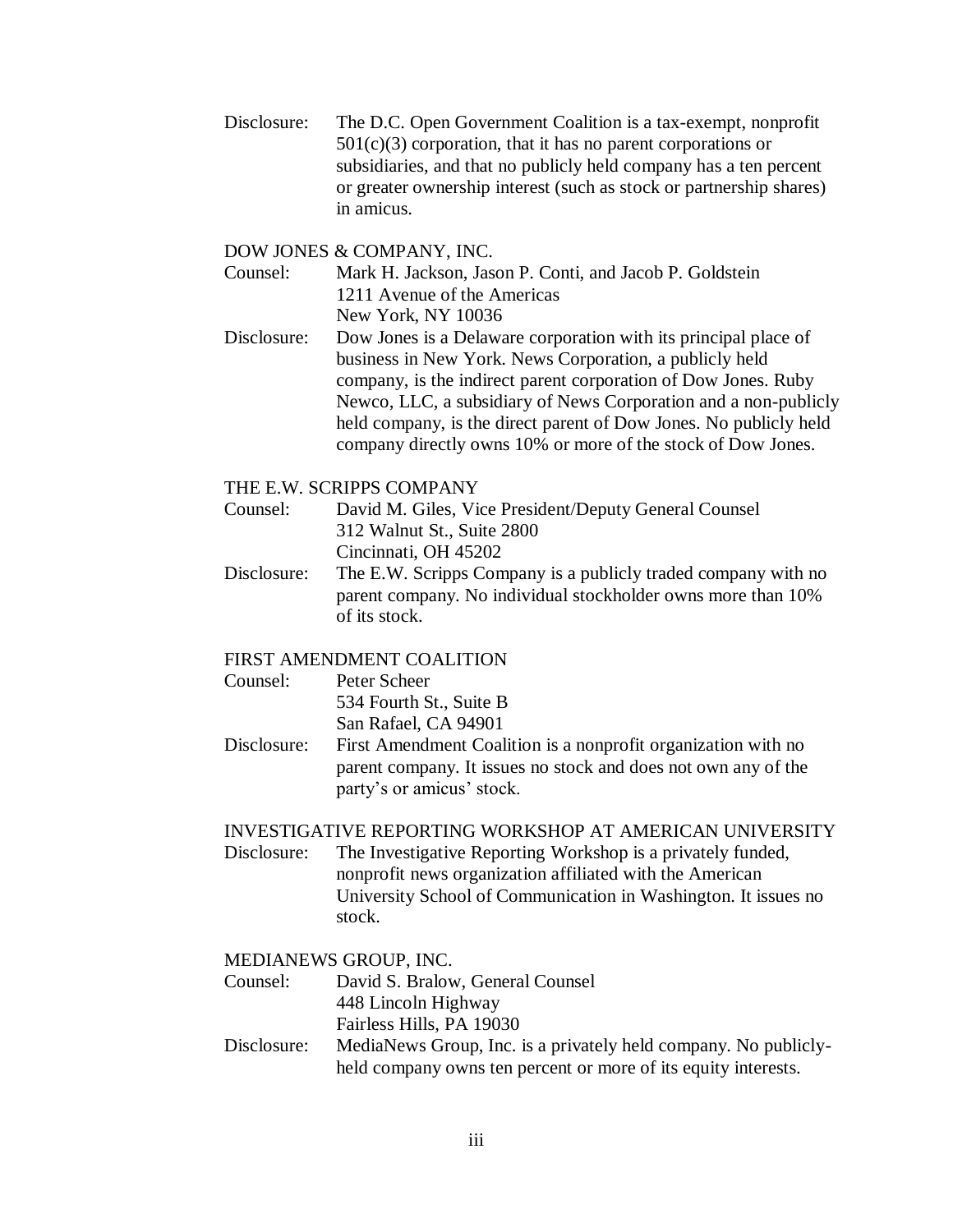## THE NATIONAL PRESS CLUB

| Counsel:         | Charles D. Tobin                                                                                                                                                                        |
|------------------|-----------------------------------------------------------------------------------------------------------------------------------------------------------------------------------------|
|                  | Holland & Knight LLP                                                                                                                                                                    |
|                  | 800 17th Street, NW                                                                                                                                                                     |
|                  | Suite 1100                                                                                                                                                                              |
|                  | Washington, DC 20006                                                                                                                                                                    |
| Disclosure:      | The National Press Club is a not-for-profit corporation that has no                                                                                                                     |
|                  | parent company and issues no stock.                                                                                                                                                     |
|                  | NATIONAL PRESS PHOTOGRAPHERS ASSOCIATION                                                                                                                                                |
| Counsel:         | Mickey H. Osterreicher                                                                                                                                                                  |
|                  | 1100 M&T Center, 3 Fountain Plaza,                                                                                                                                                      |
|                  | Buffalo, NY 14203                                                                                                                                                                       |
| Disclosure:      | National Press Photographers Association is a $501(c)(6)$ nonprofit<br>organization with no parent company. It issues no stock and does<br>not own any of the party's or amicus' stock. |
| <b>NEWS CORP</b> |                                                                                                                                                                                         |

# Counsel: Mark H. Jackson 1211 Avenue of the Americas New York, NY 10036

Disclosure: News Corporation has no parent company and no publicly held company owns 10% or more of its shares.

# NEWSPAPER ASSOCIATION OF AMERICA

Counsel: Kurt Wimmer

Covington & Burling LLP

1201 Pennsylvania Ave., NW

Washington, DC 20004

Disclosure: Newspaper Association of America is a nonprofit, non-stock corporation organized under the laws of the commonwealth of Virginia. It has no parent company.

## NORTH JERSEY MEDIA GROUP INC.

Counsel: Jennifer A. Borg, General Counsel 1 Garret Mountain Plaza Woodland Park, NJ 07424

Disclosure: North Jersey Media Group Inc. is a privately held company owned solely by Macromedia Incorporated, also a privately held company.

### RADIO TELEVISION DIGITAL NEWS ASSOCIATION

Counsel: Kathleen A. Kirby Wiley Rein LLP 1776 K St., NW Washington, DC 20006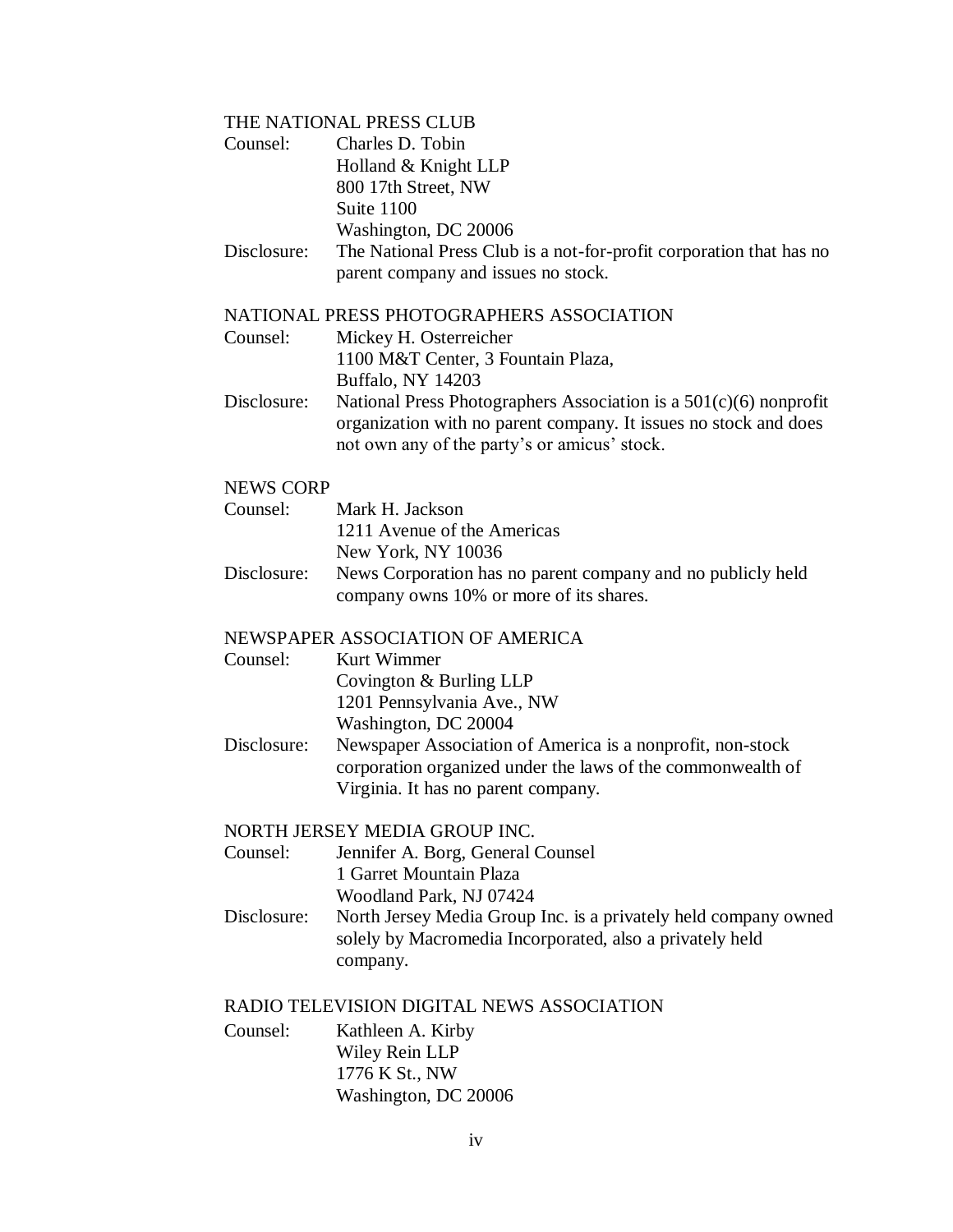Disclosure: Radio Television Digital News Association is a nonprofit organization that has no parent company and issues no stock.

### THE SEATTLE TIMES COMPANY

| Counsel: | Bruce E. H. Johnson         |
|----------|-----------------------------|
|          | Davis Wright Tremaine LLP   |
|          | 1201 Third Ave., Suite 2200 |
|          | Seattle, WA 98101           |

Disclosure: The Seattle Times Company: The McClatchy Company owns 49.5% of the voting common stock and 70.6% of the nonvoting common stock of The Seattle Times Company.

## TULLY CENTER FOR FREE SPEECH

Disclosure: The Tully Center for Free Speech is a subsidiary of Syracuse University.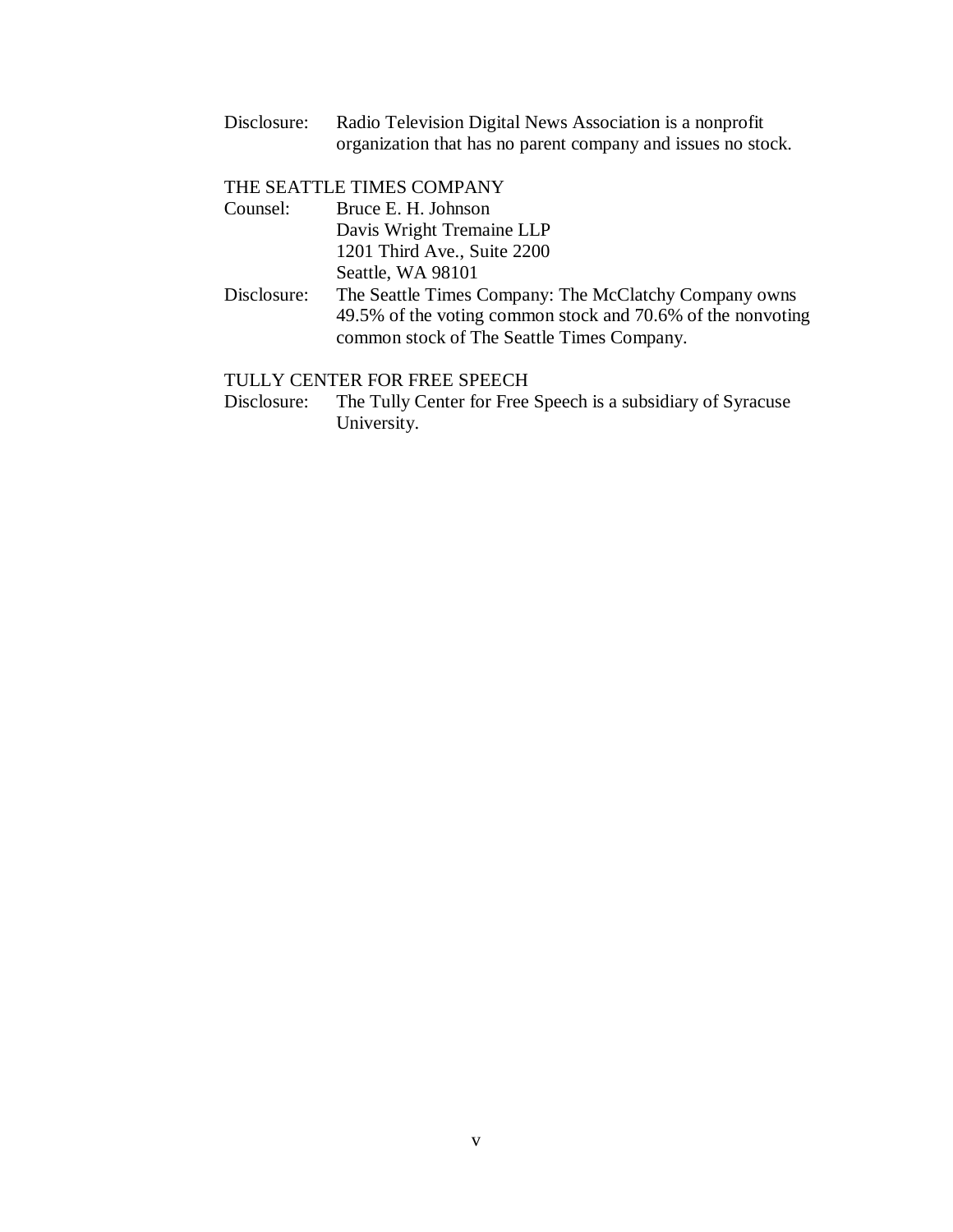# **TABLE OF CONTENTS**

|      | IDENTITY OF PARTIES AND AMICI CURIAE AND DISCLOSURE STATEMENT i                                                                                                               |
|------|-------------------------------------------------------------------------------------------------------------------------------------------------------------------------------|
|      |                                                                                                                                                                               |
|      |                                                                                                                                                                               |
|      |                                                                                                                                                                               |
|      |                                                                                                                                                                               |
|      |                                                                                                                                                                               |
| I.   | The right of access to civil proceedings and records serves important public interests,<br>including facilitating the fair administration of justice and educating the public |
| П.   | Preserving access to summary judgment records is particularly important because<br>courts use summary judgment as a mechanism to terminate or vindicate litigants'            |
| III. | The First Amendment creates a presumptive right of access to civil proceedings                                                                                                |
| IV.  | This lawsuit implicates core justifications for court access, because it alleges<br>misconduct by a government agency designed to protect District children. 15               |
|      |                                                                                                                                                                               |
|      |                                                                                                                                                                               |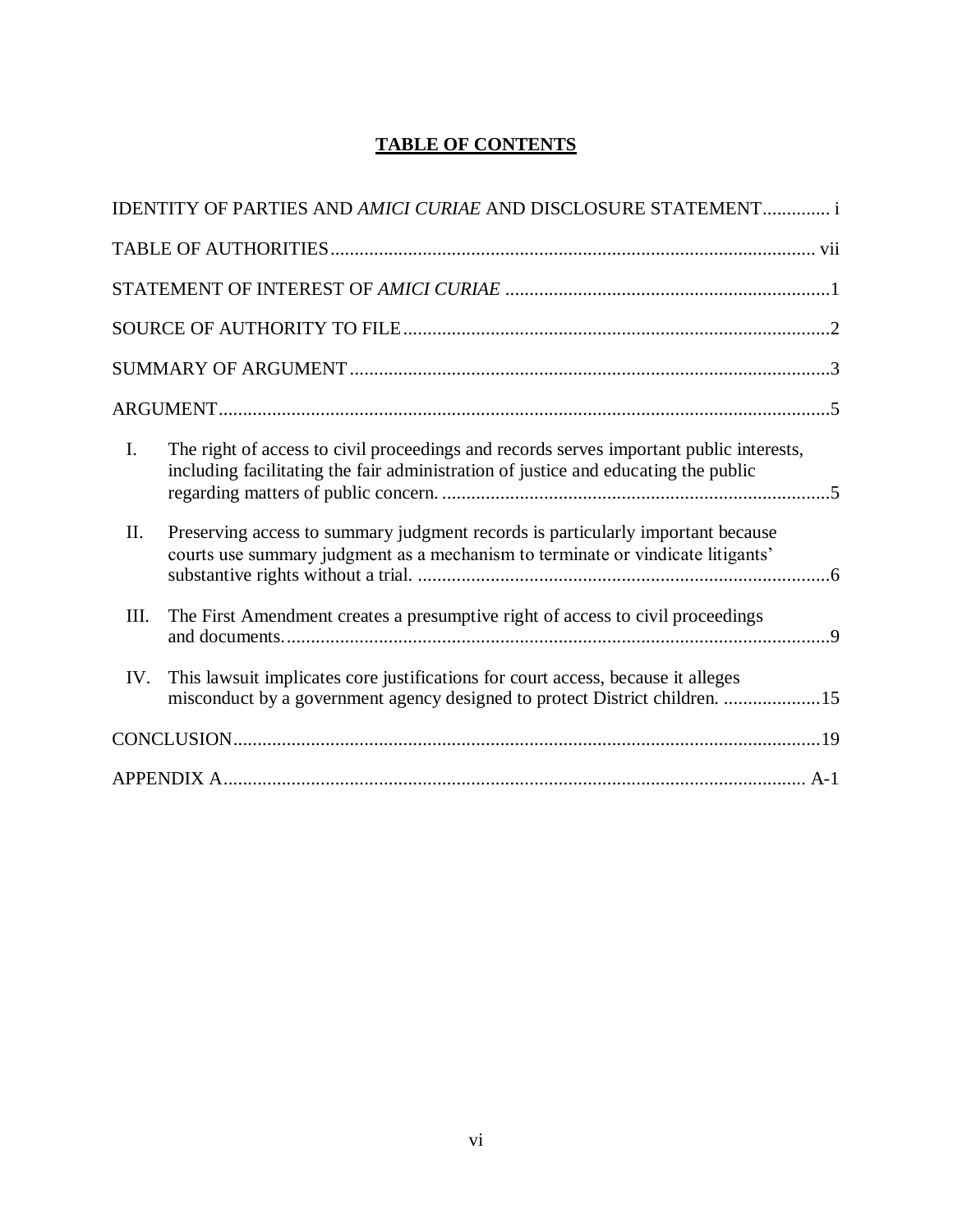# **TABLE OF AUTHORITIES**

<span id="page-8-0"></span>

| <b>Cases</b>                                                   |  |
|----------------------------------------------------------------|--|
|                                                                |  |
|                                                                |  |
|                                                                |  |
|                                                                |  |
|                                                                |  |
|                                                                |  |
|                                                                |  |
|                                                                |  |
|                                                                |  |
|                                                                |  |
| Equal Emp't Opportunity Comm'n v. Nat'l Children's Ctr., Inc., |  |
|                                                                |  |
|                                                                |  |
|                                                                |  |
|                                                                |  |
|                                                                |  |
|                                                                |  |
|                                                                |  |
|                                                                |  |
|                                                                |  |
|                                                                |  |
|                                                                |  |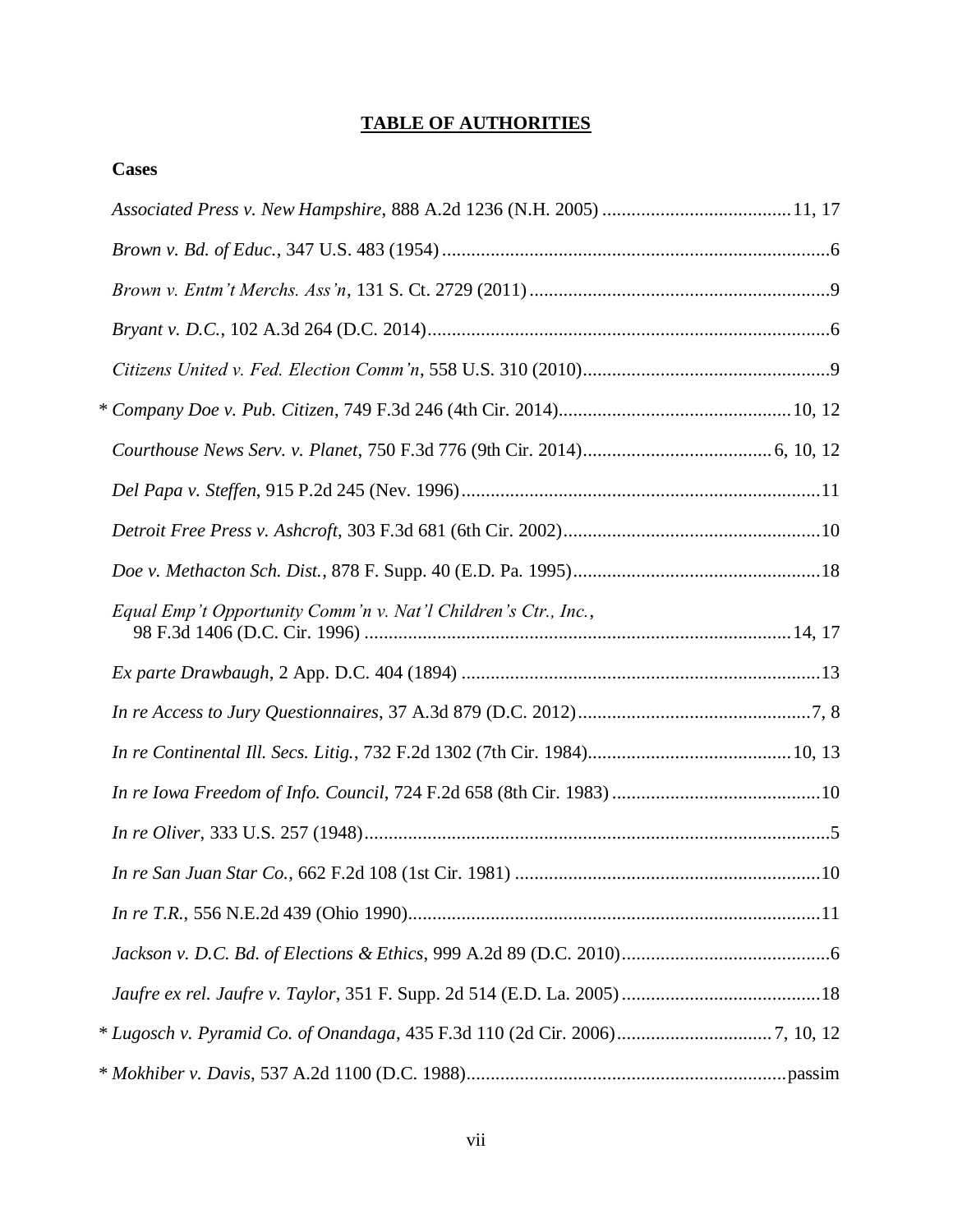| N.J. Div. of Youth & Family Servs. v. J.B., 576 A.2d 261 (N.J. 1990) 11, 18            |  |
|----------------------------------------------------------------------------------------|--|
| N.Y. Civil Liberties Union v. N.Y.C. Transit Auth., 684 F.3d 286 (2d Cir. 2011)  9, 14 |  |
|                                                                                        |  |
| NBC Subsidiary (KNBC-TV), Inc. v. Superior Court, 980 P.2d 337 (Cal. 1999) 11, 12      |  |
|                                                                                        |  |
|                                                                                        |  |
|                                                                                        |  |
| Press-Enter. Co. v. Superior Court, 464 U.S. 501 (1984) ("Press-Enterprise I")5        |  |
| Press-Enter. Co. v. Superior Court, 478 U.S. 1 (1986) ("Press-Enterprise II")13, 14    |  |
|                                                                                        |  |
|                                                                                        |  |
|                                                                                        |  |
|                                                                                        |  |
|                                                                                        |  |
| State ex rel. Garden State Newspapers, Inc. v. Hoke, 520 S.E.2d 186 (W. Va. 1999)12    |  |
| T.K. v. Waterbury Bd. of Educ., No. 303-cv-1747, 2003 WL 22909433                      |  |
|                                                                                        |  |
|                                                                                        |  |
|                                                                                        |  |
|                                                                                        |  |
|                                                                                        |  |

# **Other Authorities**

*Anderson Cooper 360* (CNN television broadcast Feb. 17, 2011) (transcript available at http://www.cnn.com/TRANSCRIPTS/1102/17/acd.01.html) .............15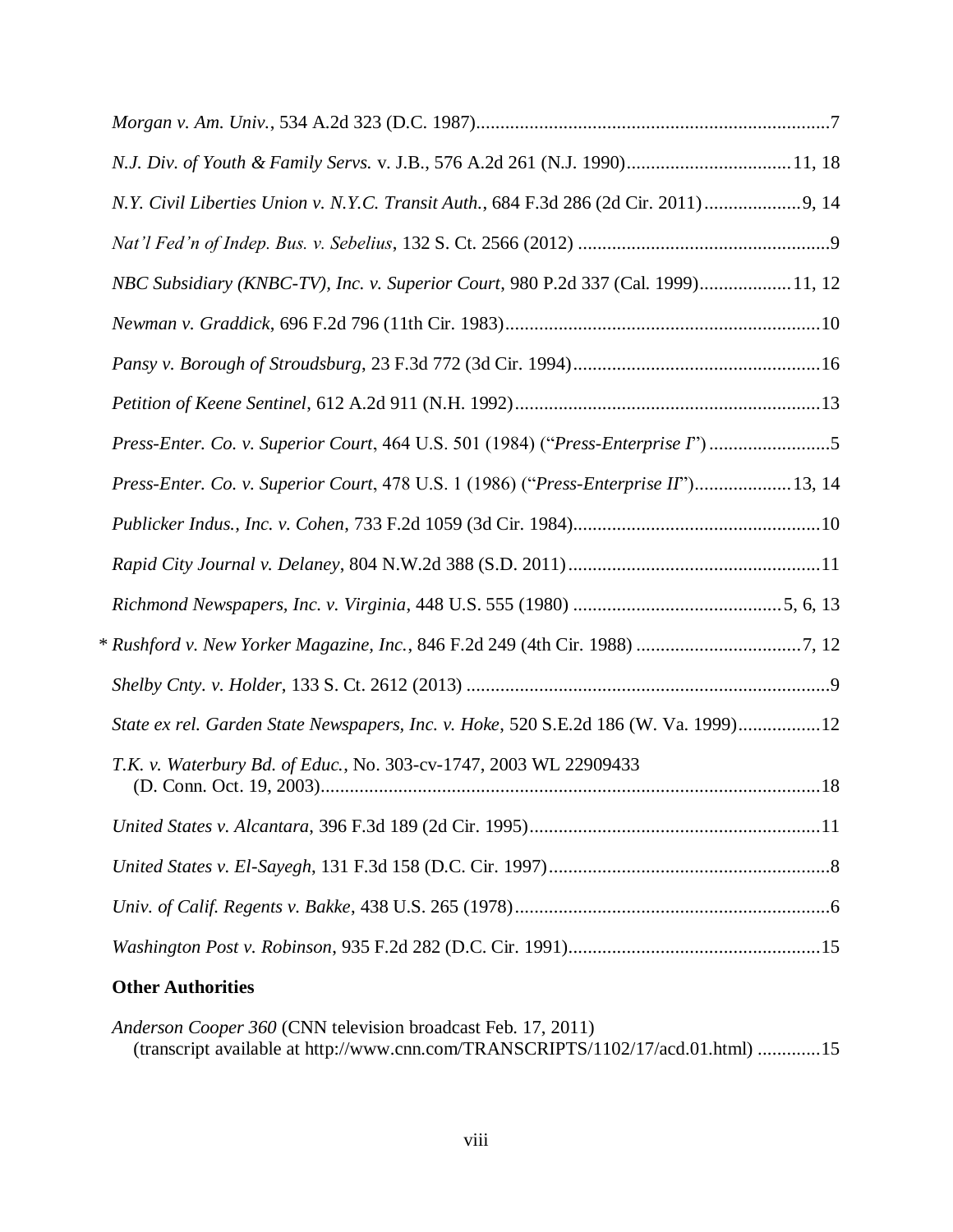| Brooke D. Coleman, Summary Judgment: What We Think We Know versus What                  |
|-----------------------------------------------------------------------------------------|
| Deborah Tuerkheimer, FLAWED CONVICTION: "SHAKEN BABY SYNDROME" AND THE                  |
| District of Columbia Courts Statistical Summary 2014 (2015),                            |
| Editorial, False Choices, The Washington Post, Feb. 28, 2008, http://wapo.st/1FYHMXv 15 |
| Hans Bader, Presumed Guilty of Child Abuse, POINT OF LAW (Feb. 28, 2008, 11:00 A.M.),   |
| Joe S. Cecil, et al., Trends in Summary Judgment Practice: 1975-2000 (2007)7, 8         |
| Marc Fisher, A Case of a Family Services Job Well Done, or Overdone?,                   |
| Petula Dvorak, In D.C., unwarranted child abuse suspicions lead to a case with no end,  |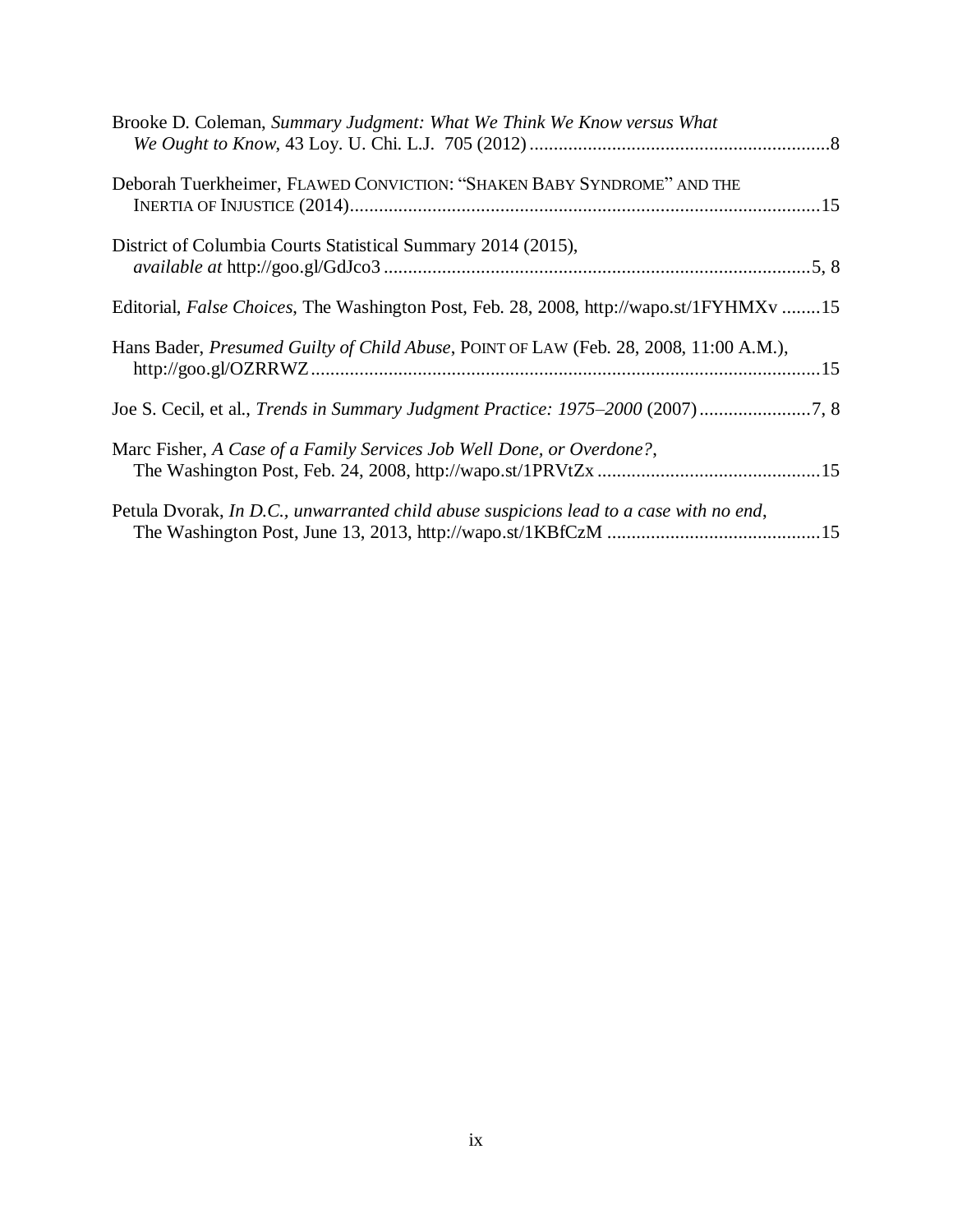#### **STATEMENT OF INTEREST OF** *AMICI CURIAE*

<span id="page-11-0"></span>*Amici* file this brief in support of appellant WP Company LLC (hereinafter, "The Washington Post" or "the Post"), and write separately both to emphasize the importance of public access to civil proceedings and records, generally, and to urge this Court to recognize the public's constitutional right of access to civil proceedings and records, including summary judgment materials.

The news media have a strong interest in uncovering and reporting on allegations of misconduct by government agencies and employees. Indeed, the public relies on the news media, like The Washington Post, to fulfill their role as government watchdogs. The allegations in this case against the District of Columbia Child and Family Services Agency ("Family Services Agency") are serious, and the press and the public are entitled to have access to the legal arguments and the evidence that convinced the Superior Court to terminate the Caplans' claims before trial. Because the Family Services Agency was created to protect children, the public has a heightened interest in ensuring that it conducts its business fairly, professionally, and legally. For these reasons, the Post and all members of the news media have a powerful interest in accessing the summary judgment materials filed in this case.

In addition, the press has a broad interest in preserving and vindicating their rights of access to courts, court records, and judicial opinions. Such access is necessary for the news media to inform the public about legal disputes of public interest and concern, like this one, and to monitor the conduct of the judiciary and litigants. As diverse media organizations and advocacy groups, *amici* bring a distinct perspective to this issue that draws upon their extensive experience litigating access issues, and will aid the Court in resolving this appeal.

1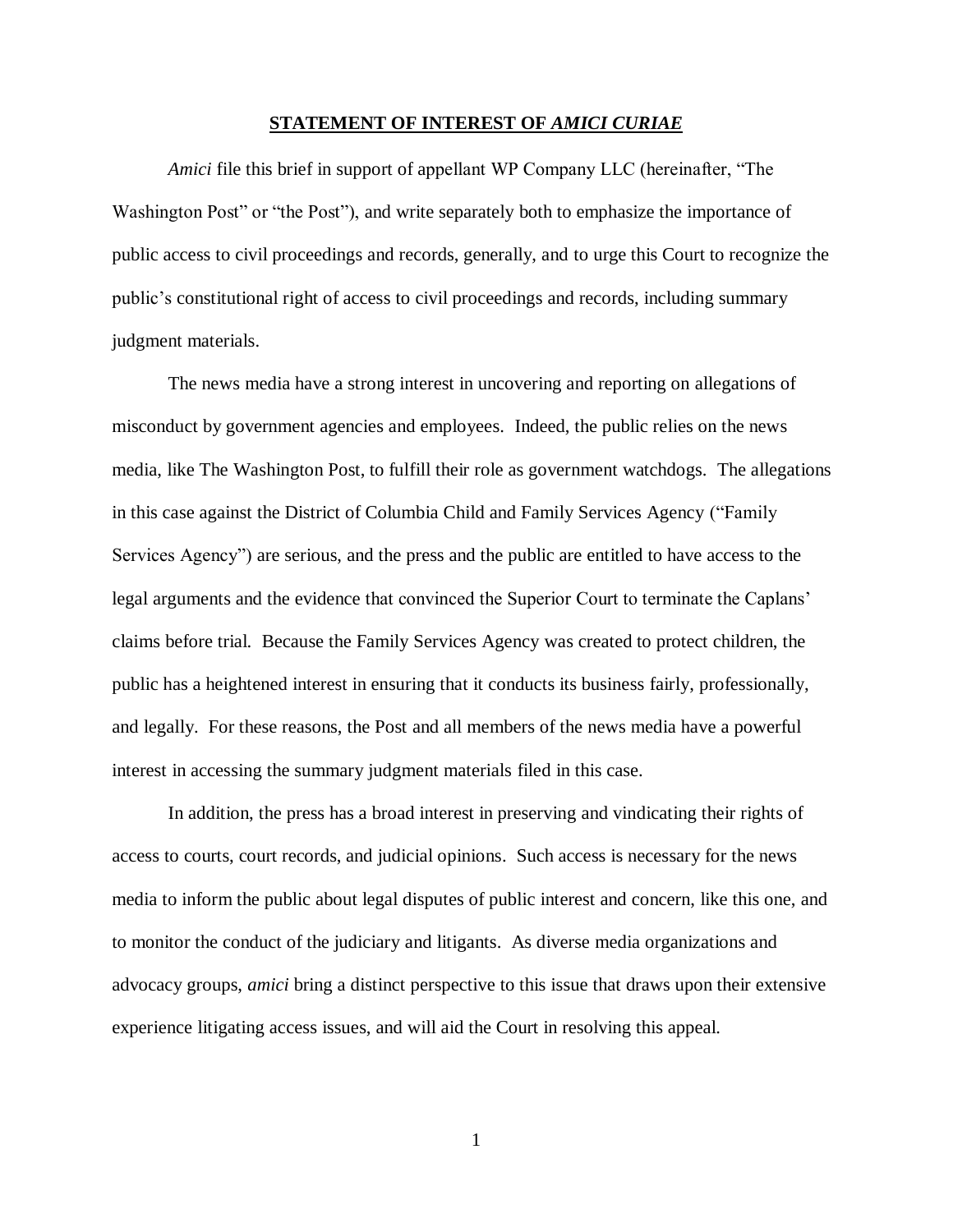A supplemental statement of identity and interest of *amici curiae* is included below as Appendix A.

# **SOURCE OF AUTHORITY TO FILE**

<span id="page-12-0"></span>*Amici* file this brief with consent of all parties, pursuant to Court of Appeals Rule 29(a).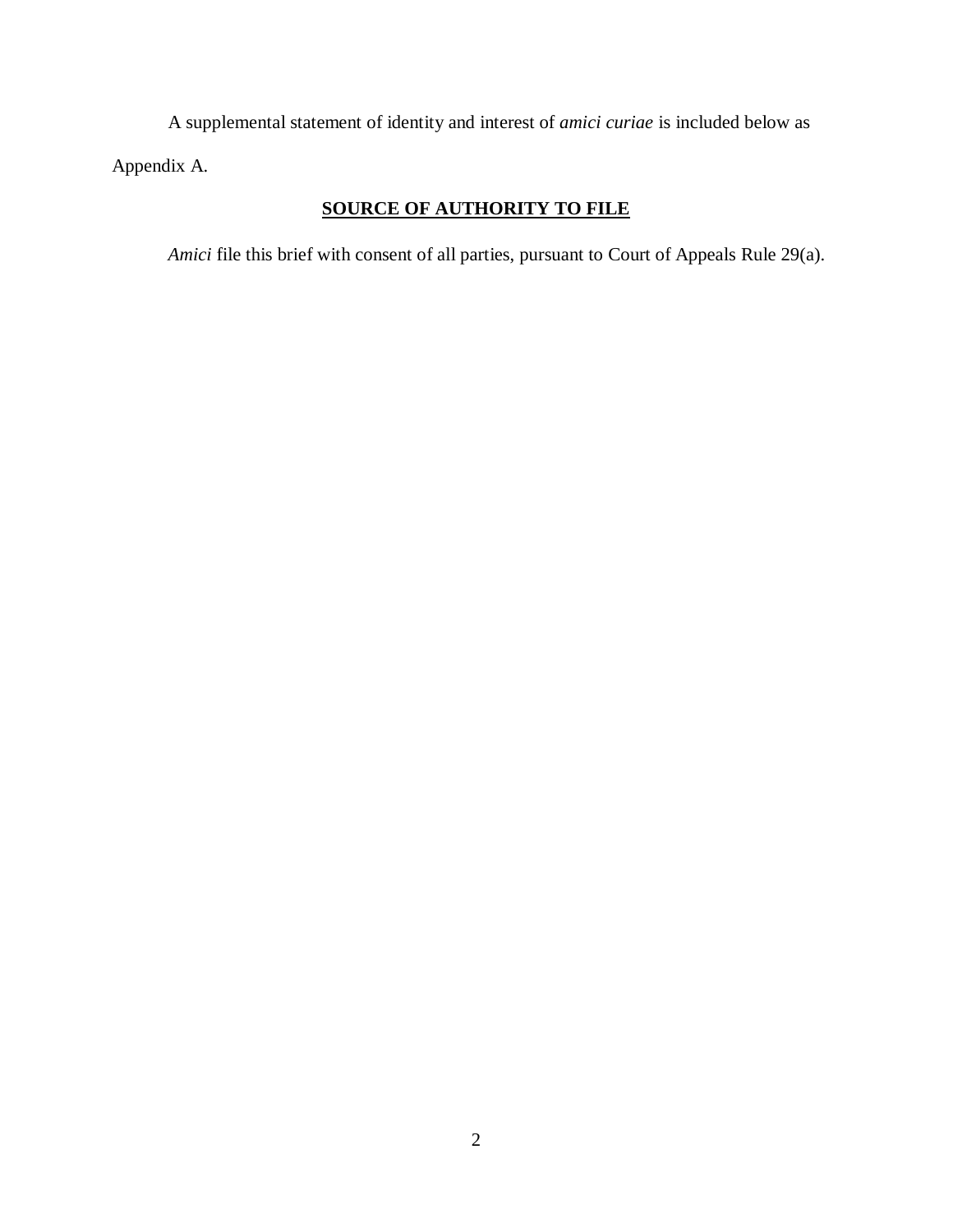#### **SUMMARY OF ARGUMENT**

<span id="page-13-0"></span>The importance of this appeal extends far beyond the dispute between the parties. This case presents a crucial question of court access: whether summary judgment records in a civil suit, alleging malfeasance by a government agency and government employees, may be placed wholly under seal, along with the judicial opinion terminating the plaintiffs' claims, despite the fact that the details of the case were widely reported by news outlets and contained in public pleadings. *Amici* agree with The Washington Post that maintaining a seal on the materials at issue here violates both the common law and First Amendment rights of access to judicial records.

Federal circuit courts and state high courts have widely held that the First Amendment right of access applies to civil proceedings and records. Twenty-seven years ago, as constitutional access law was developing rapidly, this Court recognized a common law right of access to "documents, such as motions and oppositions, that the parties submitted to the court for decision but the court placed under seal," but declined to find a First Amendment right of access to the filings. *Mokhiber v. Davis*, 537 A.2d 1100, 1102–03 (D.C. 1988). Since that time, however, a broad consensus has been reached in favor of a First Amendment right of access to civil matters, generally, and this Court should apply the First Amendment standard to the summary judgment filings in this case. Both "experience" and "logic" dictate that summary judgment materials be open and available to the public. For the reasons discussed herein, these records are subject to a constitutional presumption of access, and, absent countervailing interests of the highest order and a solution no more restrictive than necessary to address those interests, should be unsealed.

3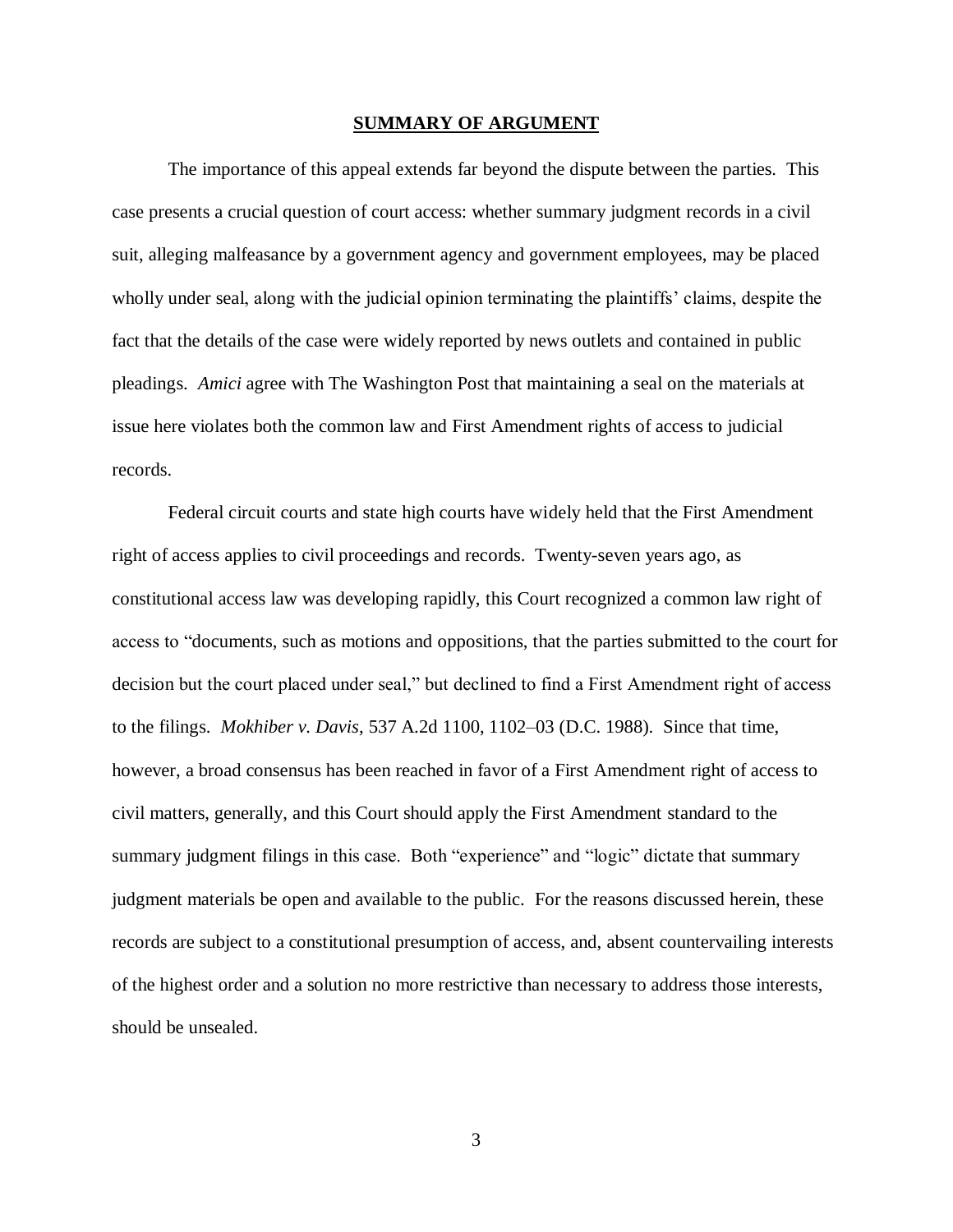Openness in civil matters provides many benefits to the judiciary and to the public, just as it does in the criminal context. Such openness reduces the appearance of partiality or bias in the judiciary, promotes public confidence in the courts, allows for public scrutiny of the court system and its participants, educates the public about judicial proceedings, and disseminates information about matters of public interest and concern. Openness is particularly important when the government and its employees are parties to the litigation, and the lawsuit alleges malfeasance on the part of those tasked with protecting the District of Columbia's children.

Although this case stems from allegations of child abuse, it implicates different interests than an ordinary juvenile or neglect case, because a family court judge has already determined that the allegations of abuse are without support, the details of the case have been widely reported and are available in public pleadings, and the parents of the children oppose sealing the records. Because courts should conduct an individualized inquiry when determining sealing issues, rather than categorically or reflexively sealing documents that relate to minors, these factors should weigh heavily in favor of unsealing.

*Amici* are not privy to the contents of the summary judgment materials at issue. However, given the strong interests weighing in favor of disclosure, it is unlikely that such extensive sealing of these documents—or any sealing at all—is necessary to protect any compelling interest. To the extent this Court finds that sealing some portion of these materials is necessitated by a compelling, overriding interest, any restriction on public access must be narrowly tailored, under either the common law or First Amendment standard, and therefore limited redactions should be ordered, rather than wholesale sealing.

For these reasons, *amici* respectfully urge this Court to reverse the Superior Court and unseal the summary judgment filings and judicial opinion, as requested by The Washington Post.

4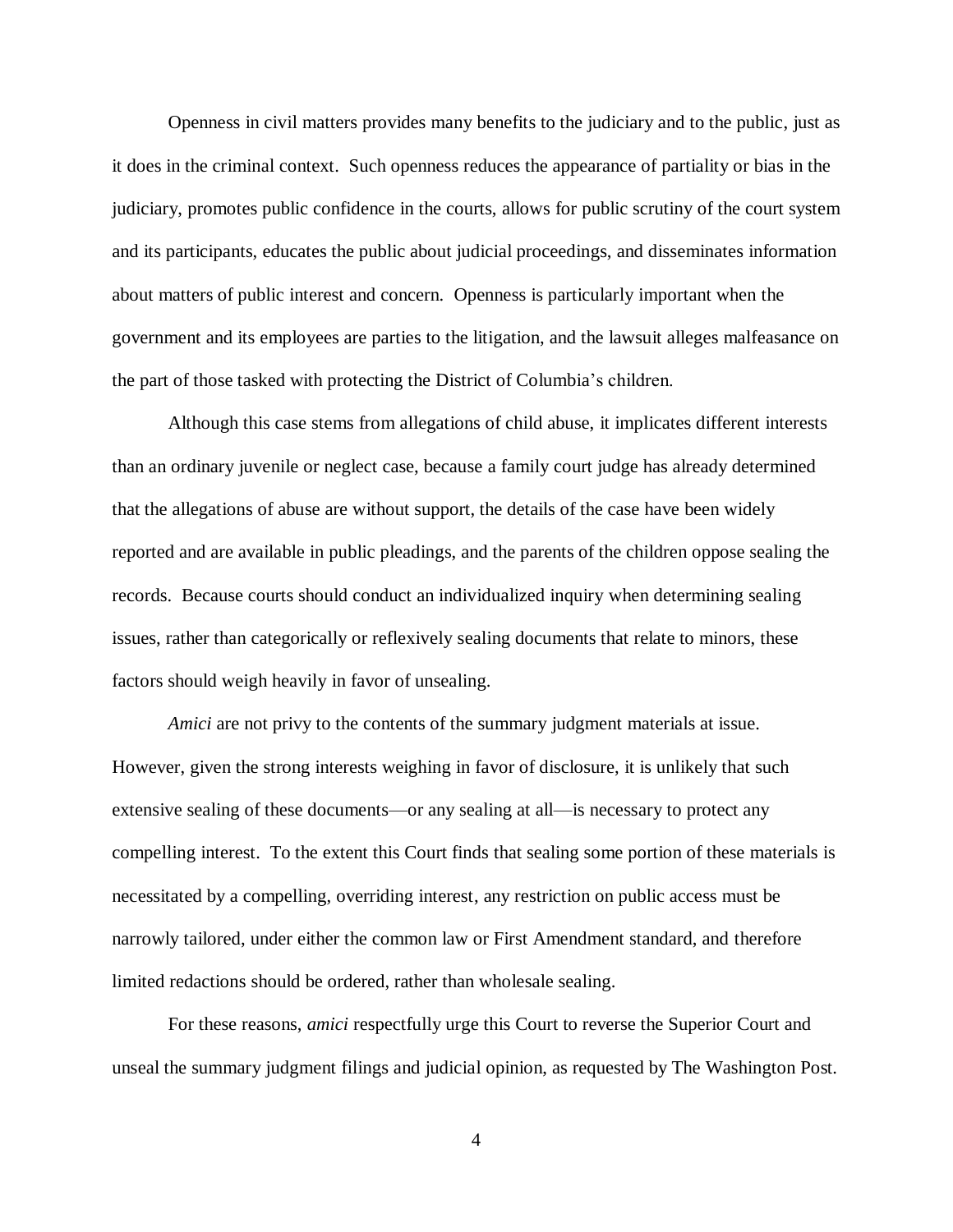#### **ARGUMENT**

<span id="page-15-1"></span><span id="page-15-0"></span>**I. The right of access to civil proceedings and records serves important public interests, including facilitating the fair administration of justice and educating the public regarding matters of public concern.**

Openness is a hallmark of the American justice system because it gives "assurance" that

"proceedings [are] conducted fairly to all concerned, and it discourage[s] perjury, the misconduct

of participants, and decisions based on secret bias or partiality." *Richmond Newspapers, Inc. v.* 

*Virginia*, 448 U.S. 555, 569 (1980). As the U.S. Supreme Court has explained,

[t]he value of openness lies in the fact that people not actually attending trials can have confidence that standards of fairness are being observed; the sure knowledge that anyone is free to attend gives assurance that established procedures are being followed and that deviations will become known.

*Press-Enter. Co. v. Superior Court*, 464 U.S. 501, 508 (1984) ("*Press-Enterprise I*"). Secrecy breeds distrust of the court system and shields judicial officers, litigants, and other participants from outside scrutiny. *See id.* at 509; *see also In re Oliver*, 333 U.S. 257, 271 (1948) ("Without publicity, all other checks are insufficient: in comparison of publicity, all other checks are of small account."). "People in an open society do not demand infallibility from their institutions, but it is difficult for them to accept what they are prohibited from observing." *Richmond Newspapers*, 448 U.S. at 572. These principles apply to civil proceedings and records as surely as they do to criminal cases.

Openness and transparency in the courts cannot be achieved without access to civil proceedings and records. The majority of matters filed in the District of Columbia Superior Court are civil. In 2014, approximately 47,300 new cases were filed in the Civil Division, compared with roughly 20,300 Criminal Division matters, and the Superior Court disposed of more than twice as many civil matters (50,244) as it did criminal matters (20,911). District of Columbia Courts Statistical Summary 2014, at 4 (2015), *available at* http://goo.gl/GdJco3,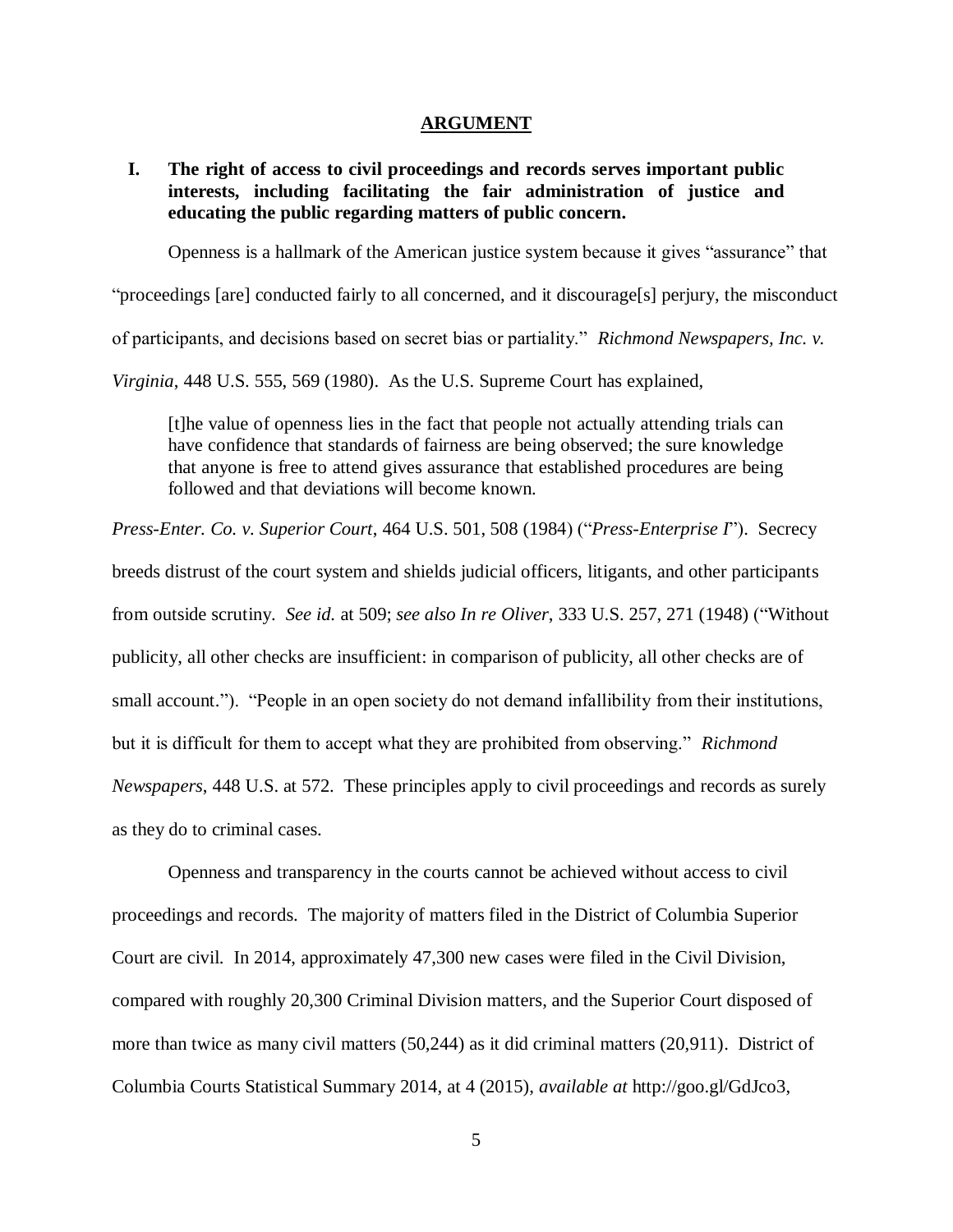*archived at* http://perma.cc/5573-5PYR (hereinafter, "Statistical Summary"). Access to civil proceedings and records is necessary to monitor the performance of the courts, to build public confidence in the judiciary, and to assess the administration of justice in individual cases.

Access to civil proceedings and records is also "an indispensable predicate to free expression about the workings of government," *Courthouse News Serv. v. Planet*, 750 F.3d 776, 785 (9th Cir. 2014), because it facilitates public debate about both the courts and the substance of the disputes being litigated, which frequently involve matters of significant public interest. Because lawsuits by citizens against government agencies or officials are civil in nature, civil suits provide a wealth of information about the workings of government and public officials including allegations of misconduct, discrimination, or other illegal activity—and invite public scrutiny and debate. Civil matters adjudicate immensely important issues, ranging from core democratic rights, such as "the right of the people of the District to legislate through the initiative process," *see Jackson v. D.C. Bd. of Elections & Ethics*, 999 A.2d 89, 92 (D.C. 2010), to individual claims of wrongful termination against public employers, *see Bryant v. D.C.*, 102 A.3d 264, 266 (D.C. 2014); *see also, e.g.*, *Brown v. Bd. of Educ.*, 347 U.S. 483 (1954) (segregated schools); *Univ. of Calif. Regents v. Bakke*, 438 U.S. 265 (1978) (affirmative action). Access to civil proceedings and records is a vital component of newsgathering designed to educate the public and enrich discussion about matters of public importance.

# <span id="page-16-0"></span>**II. Preserving access to summary judgment records is particularly important because courts use summary judgment as a mechanism to terminate or vindicate litigants' substantive rights without a trial.**

Civil trials have traditionally been open to the public. *See Richmond Newspapers*, 448 U.S. at 580 n.17 (Berger, C.J.) ("historically both civil and criminal trials have been presumptively open"). Since 1975, however, courts have seen an increase in both summary judgment filings and the percentage of cases terminated by summary judgment, indicating that a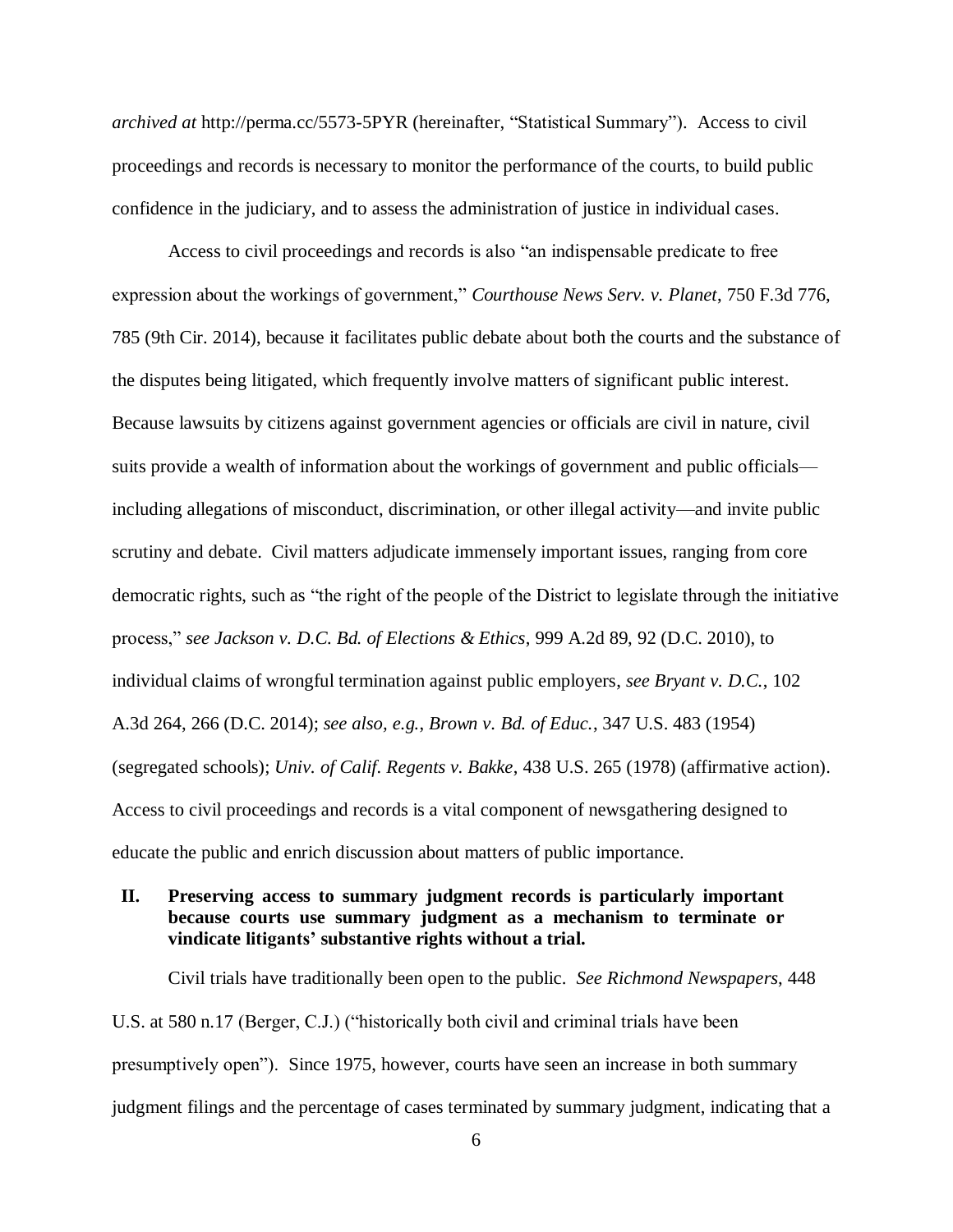large number of civil cases, like their criminal counterparts, never reach trial. *See generally* Joe S. Cecil, et al., *Trends in Summary Judgment Practice: 1975–2000* (2007). Accordingly, civil litigants' rights are being adjudicated without the public ever having the opportunity to attend an open trial. Because the right of access helps to ensure the fair adjudication of legal claims, and because summary judgment can terminate or vindicate litigants' rights without trial, the right of access to dispositive motions must be as strong as the right of access to trials.<sup>1</sup> See Mokhiber *v*. *Davis*, 537 A.2d 1100, 1102–03 (D.C. 1988) (holding that the press and the public enjoy a right of access "to view documents, such as motions and oppositions, that the parties submitted to the court for decision but the court placed under seal"); *see also Lugosch v. Pyramid Co. of Onandaga*, 435 F.3d 110, 121 (2d Cir. 2006) ("summary judgment is an adjudication, and '[a]n adjudication is a formal act of government, the basis of which should, absent exceptional circumstances, be subject to public scrutiny'") (quoting *Joy v. North*, 692 F.2d 880, 893 (2d Cir. 1982)); *Rushford v. New Yorker Magazine, Inc.*, 846 F.2d 249, 253 (4th Cir. 1988) ("We believe that the more rigorous First Amendment standard should also apply to documents filed in connection with a summary judgment motion in a civil case.").

This Court recognized an analogous principle in *In re Access to Jury Questionnaires*, 37 A.3d 879, 885–86 (D.C. 2012). In that case, this Court held that the First Amendment right of access applied to written *voir dire* questionnaires just as it did to in-court *voir dire*, reasoning that the questionnaires simply streamlined the process, eliminating the need for a lengthy in-

 $\overline{a}$ 

<sup>1</sup> While summary judgment may not be a "substitute for a trial" in all respects, *see Morgan v*. *Am. Univ.*, 534 A.2d 323, 327 (D.C. 1987) ("it exists as a mechanism to decide whether there exists any truly disputed material facts"), summary judgment practice shares elements in common with trials. For example, the parties present evidence and make legal arguments, and a neutral adjudicator determines whether parties have met certain evidentiary burdens. If the summary judgment mechanism did not exist, claims would have to proceed to trial and such showings would have to be made in open court.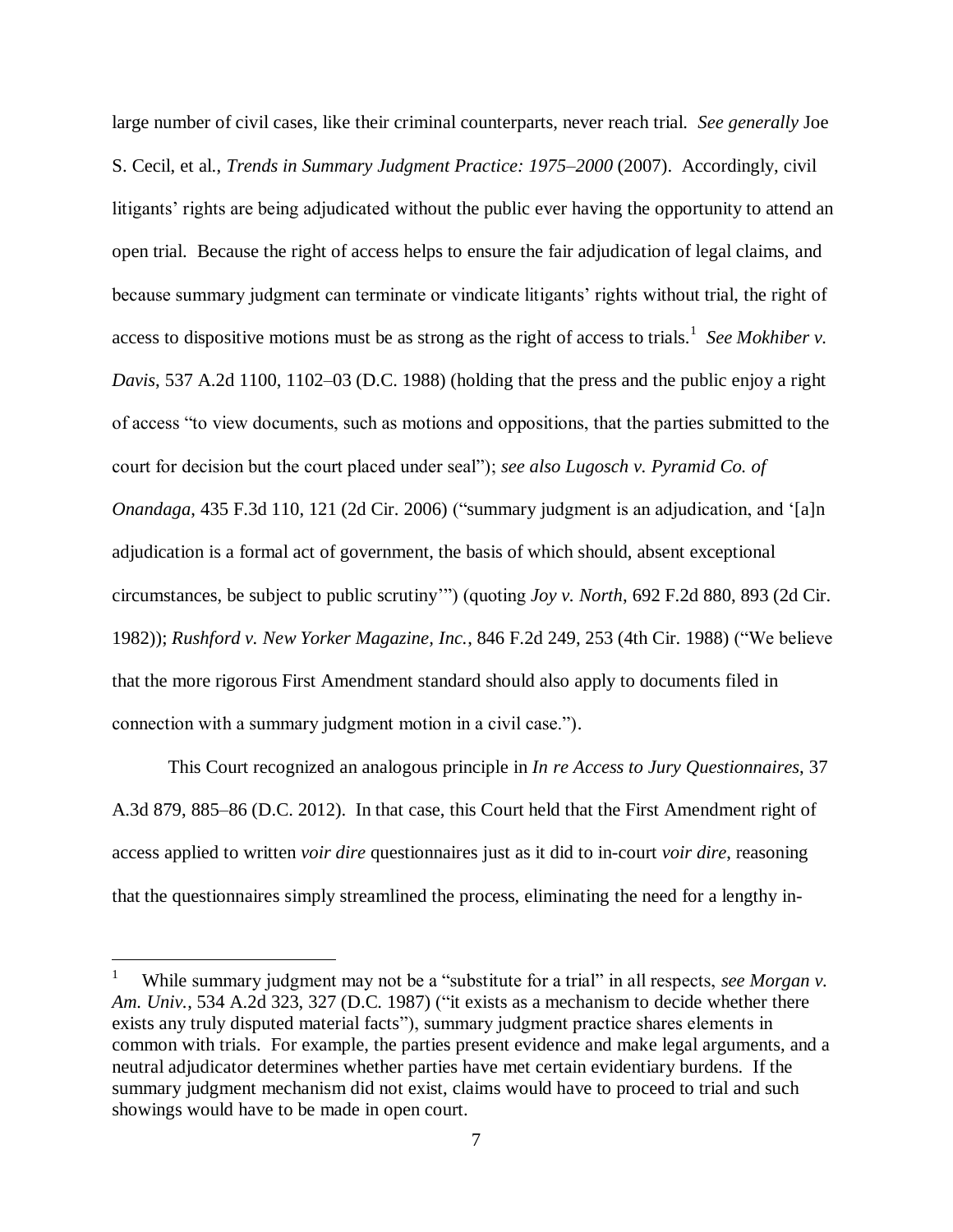court proceeding that historically had been open to the public. *Id.* Here, the same is true: summary judgment briefing and judicial opinions granting summary judgment eliminate the need for claims to be adjudicated in open court. The same First Amendment right of access should apply to the written materials as to the in-court proceeding that would have resulted, but for the written motion practice. Other courts, including the D.C. Circuit, have recognized this principle in still other contexts. *See United States v. El-Sayegh*, 131 F.3d 158, 160–61 (D.C. Cir. 1997) (stating that because plea agreements eliminate the need for trial, which are traditionally open to the public, the First Amendment right of access applies to plea agreements).

A seminal study by the Federal Judicial Center found that the number of cases in which a summary judgment motion was filed increased from 12 percent in 1975 to 17 percent in 1986, and the number has held steady around 19 percent since. Cecil, *supra*, at 1. The percentage of cases terminated by summary judgment nearly doubled from 1975 to 2000, rising from 3.7 percent of cases to 7.8 percent in 2000. *Id.* at 9. Other studies, focusing on different districts or types of cases, found that courts grant summary judgment motions at even higher rates. For example, one study found that the summary judgment grant rate in employment discrimination cases across 78 federal district courts in 2006 was 73 percent. Brooke D. Coleman, *Summary Judgment: What We Think We Know versus What We Ought to Know*, 43 Loy. U. Chi. L.J. 705, 710 (2012).

In the District of Columbia court system, far more civil matters are decided through motion practice than at trial. Last year, 713 civil actions were disposed of by dispositive motion, compared with 161 actions disposed of by judgment after a jury or non-jury trial (excluding landlord and tenant and small claims matters). *See* Statistical Summary, *supra*, at 10. To ensure meaningful openness of the court system and to serve the public interests associated with

8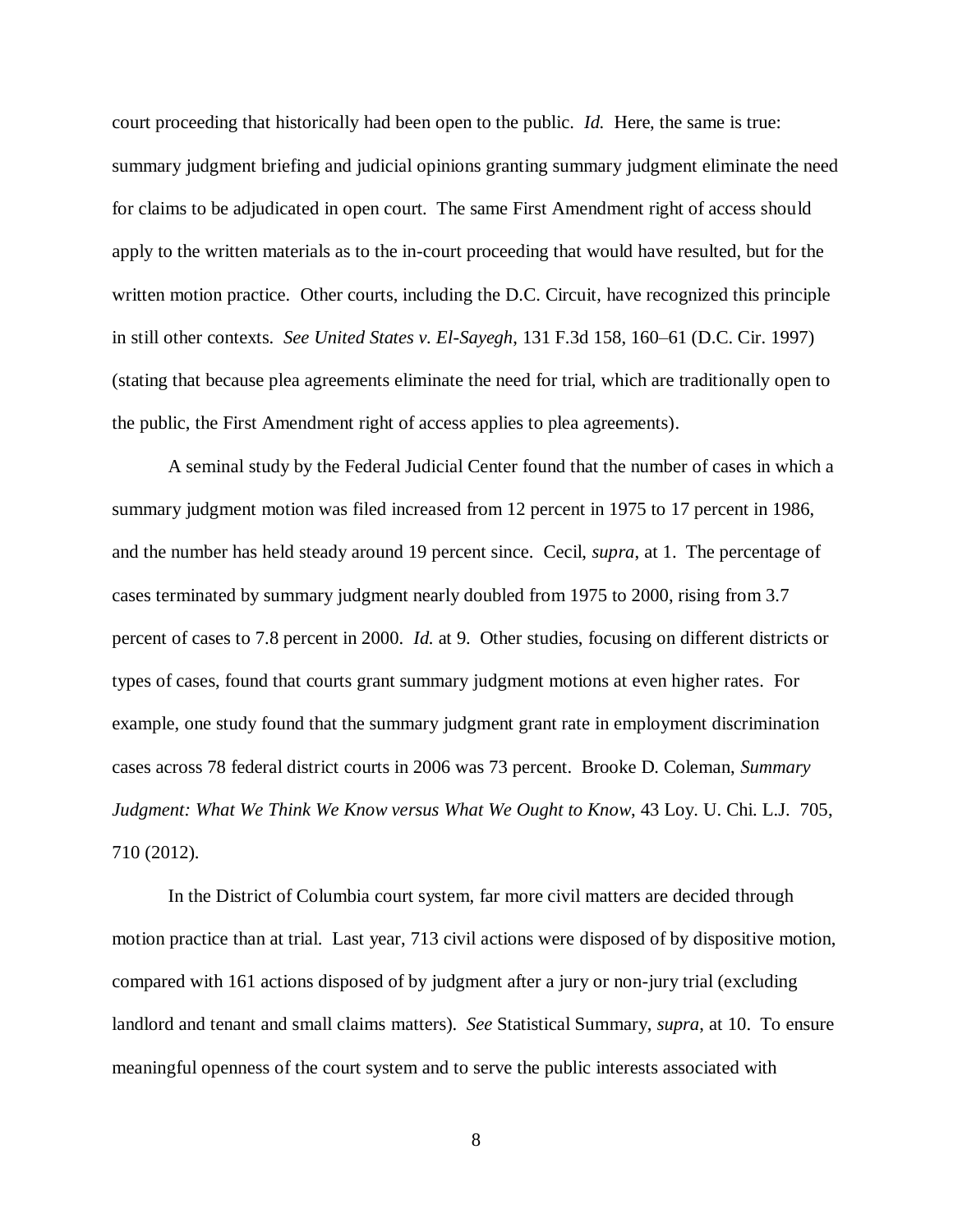transparency, the press and the public must have a strong right of access to civil summary judgment materials filed in District of Columbia courts.

Some of the most high-profile U.S. Supreme Court cases in recent terms originally were resolved on summary judgment by the trial courts. *See, e.g.*, *Shelby Cnty. v. Holder*, 133 S. Ct. 2612 (2013) (voting rights); *Nat'l Fed'n of Indep. Bus. v. Sebelius*, 132 S. Ct. 2566 (2012) (Affordable Care Act); *Brown v. Entm't Merchs. Ass'n*, 131 S. Ct. 2729 (2011) (First Amendment and violent video games); *Citizens United v. Fed. Election Comm'n*, 558 U.S. 310, 322 (2010) (corporate political speech). These cases have had a profound effect on the shape of the law, the operation of government and business, and the public. The impact of these cases belies any contention that there is somehow a lesser public interest in access to civil cases than criminal cases. 2

# <span id="page-19-0"></span>**III. The First Amendment creates a presumptive right of access to civil proceedings and documents.**

Federal circuits are in widespread agreement that the First Amendment right of access extends to civil proceedings and records. *See N.Y. Civil Liberties Union v. N.Y.C. Transit Auth.*, 684 F.3d 286, 298 (2d Cir. 2011) ("we have concluded that the First Amendment guarantees a qualified right of access not only to criminal but also to civil trials and to their related proceedings and records . . . . Significantly, all the other circuits that have considered the issue have come to the same conclusion."). The Second and Fourth Circuits have expressly held that

 $\overline{a}$ 

<sup>2</sup> In *Mokhiber*, this Court stated that "civil litigation generally deals not with the coercive power of the state exercised against an individual in satisfaction of a wrong to the public-atlarge, but, rather, concerns disputes between private parties," and that civil litigation is "one of a number of acceptable dispute resolution mechanisms" between two "sparring" parties. *Mokhiber*, 537 A.2d at 1108. This case, like many civil cases, *does* involve the coercive power of the state exercised against an individual, and the District of Columbia Superior Court is a forum of dispute resolution provided by the government, funded with public money. Therefore, the public has a significant interest in monitoring this case, and, as explained above, the business of District of Columbia courts generally.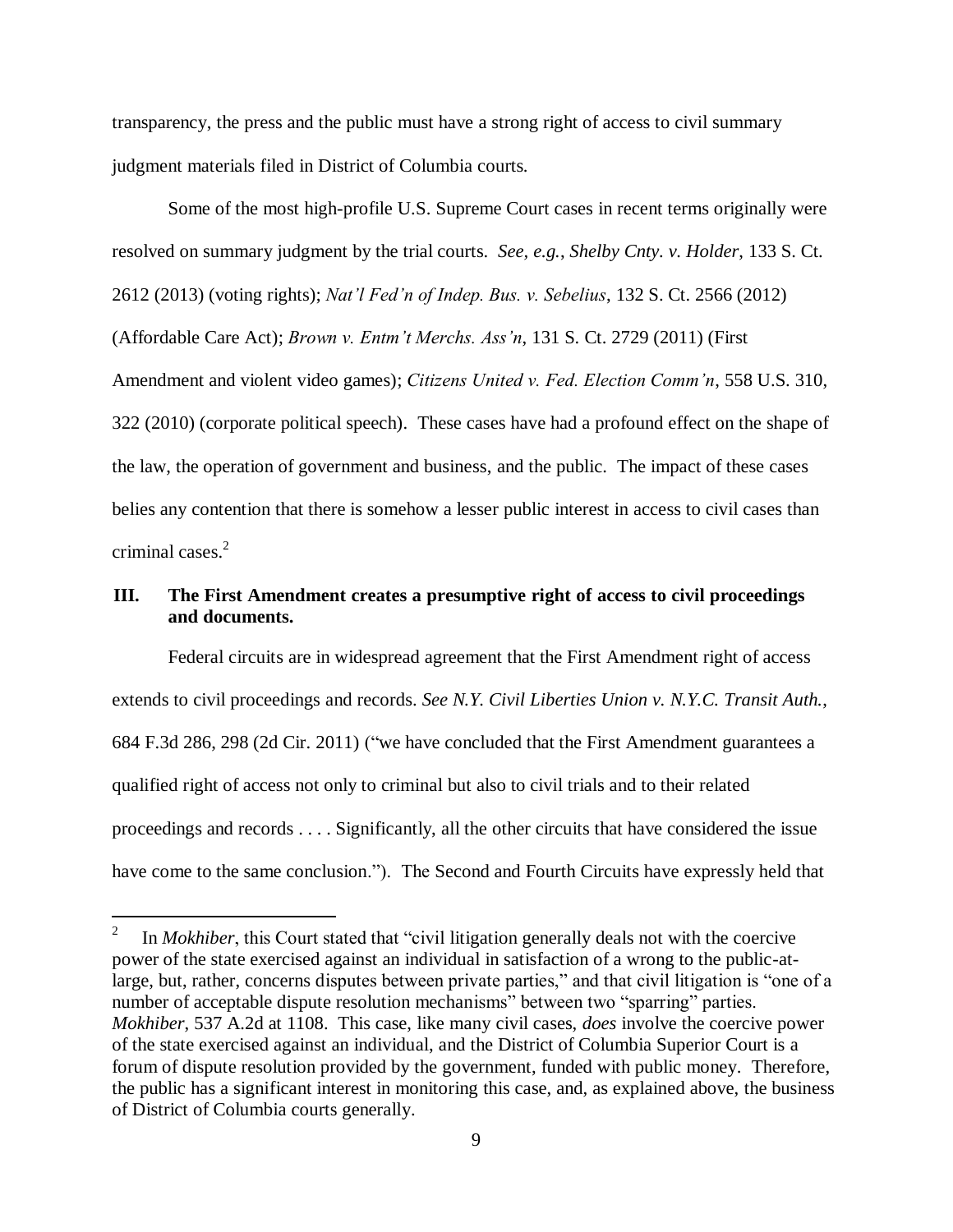the First Amendment right of access applies to summary judgment filings. *See Lugosch*, 435 F.3d at 124 ("there exists a qualified First Amendment right of access to documents submitted to the court in connection with a summary judgment motion"); *Company Doe v. Pub. Citizen*, 749 F.3d 246, 267, 269 (4th Cir. 2014) (holding that the "First Amendment right of access extends to a judicial opinion ruling on a summary judgment motion," as well to cross-motions for summary judgment and materials relied upon by the court in adjudicating the motions) (citing *Rushford*, 846 F.2d at 252–53). The Seventh Circuit also applied a First Amendment access standard in the context of a motion to terminate, because the motion "result[ed] in the dismissal of claims" and was properly characterized as a "hybrid summary judgment motion." *In re Continental Ill. Secs. Litig.*, 732 F.2d 1302, 1308–09 (7th Cir. 1984) (explaining that "the policy reasons for granting public access to criminal proceedings apply to civil cases as well").

Other circuit courts generally recognize the First Amendment right of access to civil proceedings and records. *See Courthouse News Service*, 750 F.3d at 786 (acknowledging the First Amendment right of access "to civil proceedings and associated records and documents"); *Detroit Free Press v. Ashcroft*, 303 F.3d 681, 695 n.11 (6th Cir. 2002) (stating that all federal circuits that have addressed the issue, including the Sixth Circuit, have found a First Amendment right of access to civil proceedings); *Publicker Indus., Inc. v. Cohen*, 733 F.2d 1059, 1070 (3d Cir. 1984) ("We hold that the First Amendment does secure a right of access to civil proceedings."); *In re San Juan Star Co.*, 662 F.2d 108, 115 (1st Cir. 1981) (stating, in the context of a civil case, that "there is a First Amendment interest in information produced at trial that warrants full protection"); *see also In re Iowa Freedom of Info. Council*, 724 F.2d 658, 661 (8th Cir. 1983) (finding a First Amendment right of access to a contempt hearing); *Newman v. Graddick*, 696 F.2d 796, 801 (11th Cir. 1983) (finding a First Amendment right of access to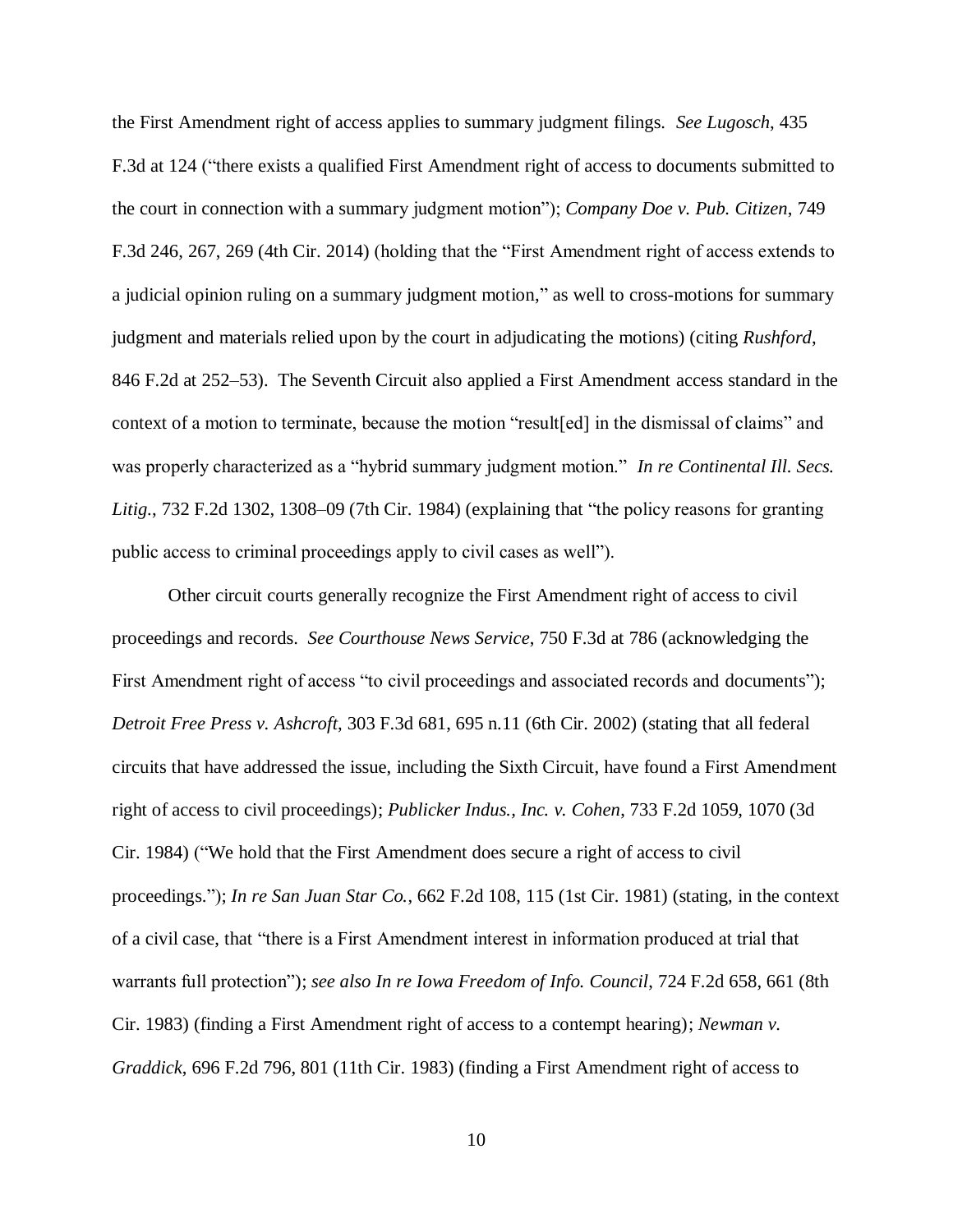"civil trials which pertain to the release or incarceration of prisoners and the conditions of their confinement"). Although some of these cases address access to civil proceedings, rather than dispositive civil filings, it would make little sense to recognize a right of access to civil courts and then limit that right to the trial phase of a civil proceeding, something which occurs in a minority of civil cases. *See United States v. Alcantara*, 396 F.3d 189, 198–99 (2d Cir. 1995) (using this logic to find a First Amendment right of access to plea agreements in criminal cases, citing *In re The Herald Co.*, 734 F.2d 93, 98 (2d Cir.1984)).

In addition, several state high courts have recognized a First Amendment right of access in civil cases. *See NBC Subsidiary (KNBC-TV), Inc. v. Superior Court*, 980 P.2d 337, 361 (Cal. 1999) ("the First Amendment provides a right of access to ordinary civil trials and proceedings"); *Del Papa v. Steffen*, 915 P.2d 245, 248 (Nev. 1996) (recognizing the First Amendment right of access to criminal and civil judicial proceedings, because they have been "traditionally open to the public"); *Rapid City Journal v. Delaney*, 804 N.W.2d 388, 395 (S.D. 2011) ("the First Amendment affords the media and public a qualified right of access to civil trials"); *N.J. Div. of Youth & Family Servs.* v. J.B., 576 A.2d 261, 269 (N.J. 1990) ("There is an expectation based in history and the first amendment, and embodied in our Court Rules, . . . that civil trials and proceedings will be open to the public."); *In re T.R.*, 556 N.E.2d 439, 446 (Ohio 1990) (stating that the First Amendment "experience and logic" test governs "public access to all court proceedings").

Other state high courts have grounded the right of access to civil court proceedings and records in *state* constitutional provisions, using a standard identical or substantially similar to the First Amendment test. *See Associated Press v. New Hampshire*, 888 A.2d 1236, 1248 (N.H. 2005) (adopting "the United States Supreme Court's experience and logic test for determining

11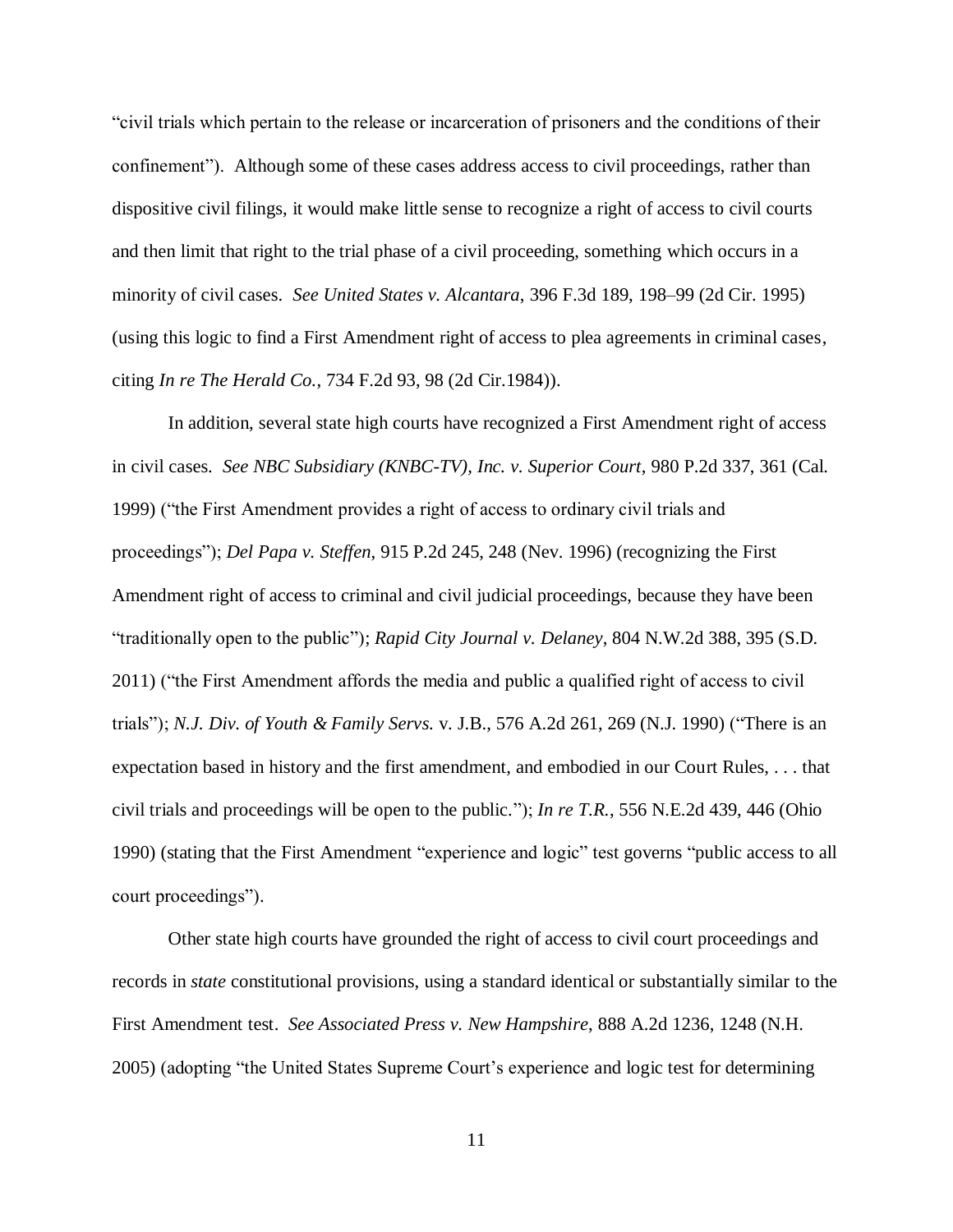whether the State constitutional right of access applies to certain court proceedings," and finding that the presumption of access attaches in domestic relations proceedings and to related documents relevant to the court's adjudicatory function); *State ex rel. Garden State Newspapers, Inc. v. Hoke*, 520 S.E.2d 186, 191–92 (W. Va. 1999) (holding that the state constitution guarantees a qualified right of access to civil court proceedings and court records, which may be overcome only by "compelling" reasons).

In 1988, this Court applied a common law right of access to certain civil documents, including "motions and oppositions[] that the parties submitted to the court for decision," *Mokhiber*, 537 A.2d at 1102–03, but declined to recognize a First Amendment right of access, stating that it was "constrained" by U.S. Supreme Court precedent that grounded such a right in the common law and not in the constitution. *Id.* at 1108. The Court indicated that it was proceeding with caution because the area of access law, at that time, was changing rapidly. *Id.* ("the constitutionalization of the right to pretrial records could freeze the law in this area of only recent first amendment development"). Twenty-seven years later, however, a broad consensus now exists in favor of a constitutional right of access to civil matters, generally. *See, e.g.*, *Courthouse News Service*, 750 F.3d at 786 ("federal courts of appeals have widely agreed that [the First Amendment right of access] extends to civil proceedings and associated records and documents"); *NBC Subsidiary*, 980 P.2d at 802 ("we have not found a single lower court case holding that generally there is no First Amendment right of access to civil proceedings"). *Amici* respectfully urge the Court to join the other state high courts and all federal circuit courts that have found a First Amendment right of access to civil proceedings and records, generally, and to summary judgment materials in particular. *See, e.g.*, *Lugosch*, 435 F.3d at 124; *Rushford*, 846 F.2d at 253; *Company Doe*, 749 F.3d at 269.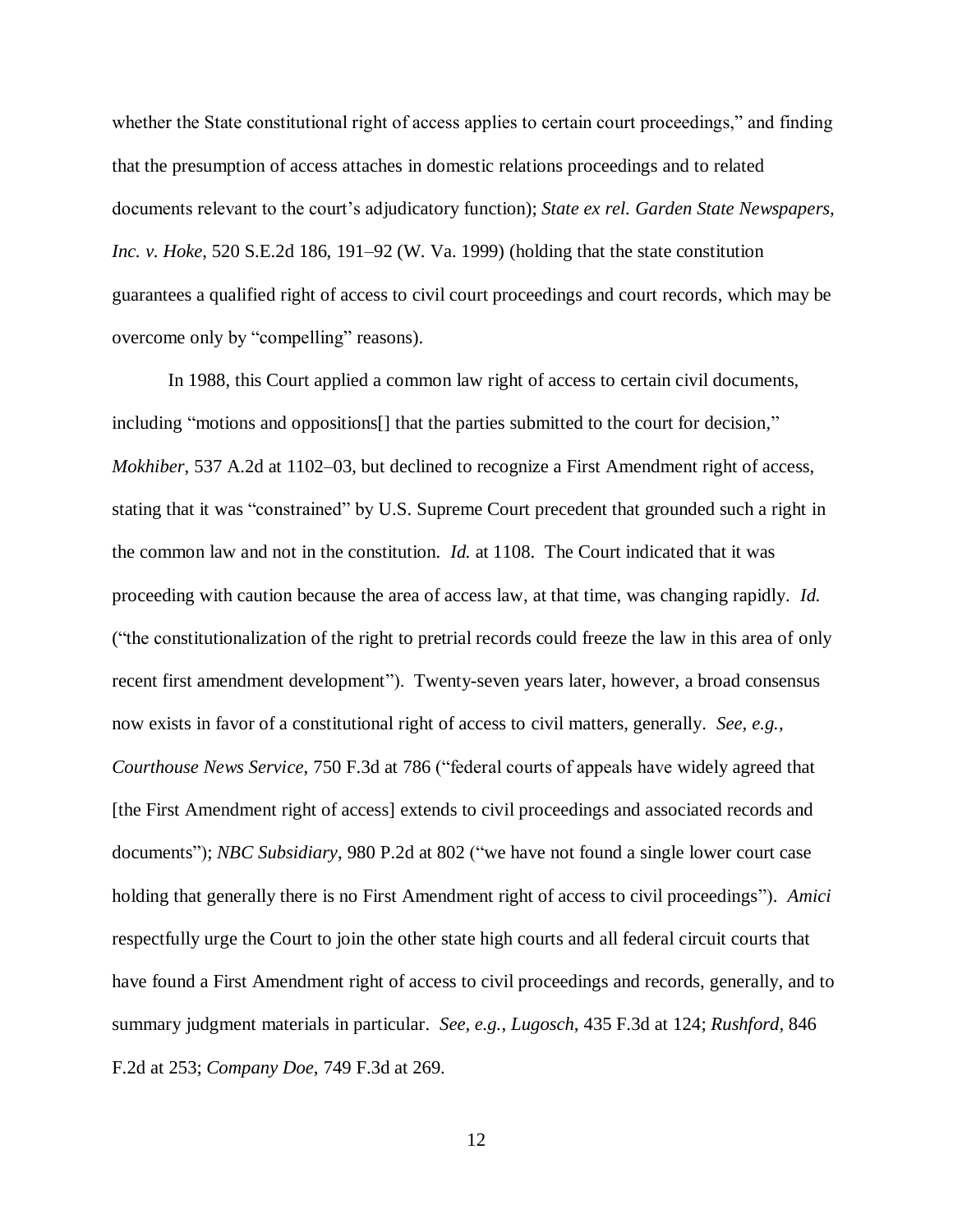A qualified First Amendment right of access attaches to civil proceedings and records, including summary judgment filings, because these proceedings and records meet the U.S. Supreme Court's "experience and logic" test. *See Press-Enter. Co. v. Superior Court*, 478 U.S. 1, 8–10 (1986) ("*Press-Enterprise II*") (directing lower courts to examine whether "the place and process have historically been open to the press and general public" and "whether public access plays a significant positive role in the functioning of the particular process in question"). They satisfy the experience prong, because, as discussed above, civil trials have historically been open to the public, *Richmond Newspapers*, 448 U.S. at 580 n.17, as have civil records, *see Mokhiber*, 537 A.2d at 1110 ("the public has traditionally enjoyed the right to inspect court documents"); *Ex parte Drawbaugh*, 2 App. D.C. 404, 406–07 (1894) ("any limitation of the right to copy a judicial record or paper, when applied for by any person having an interest in it, would probably be deemed repugnant to the genius of American institutions") (quotation marks omitted). Because summary judgment filings and judicial opinions adjudicate litigants' claims that otherwise would have been tested at trial, these dispositive filings should be treated the same as a civil trial for purposes of the First Amendment and the tradition of openness.

Summary judgment filings also satisfy the logic prong because the policies underlying access to criminal cases also apply to civil cases: to discourage partiality or bias in the judiciary, to promote public confidence in the courts, to encourage public scrutiny of litigants and other participants, to educate the public about judicial proceedings, and to disseminate information about matters of public concern. *See Mokhiber*, 537 A.2d at 1110; *see also supra*, Part I; *In re Continental Ill. Secs. Litig.*, 732 F.2d at 1308–09 ("the policy reasons for granting public access to criminal proceedings apply to civil cases as well"); *Petition of Keene Sentinel*, 612 A.2d 911, 915 (N.H. 1992) ("These constitutional provisions make no explicit distinction between civil and

13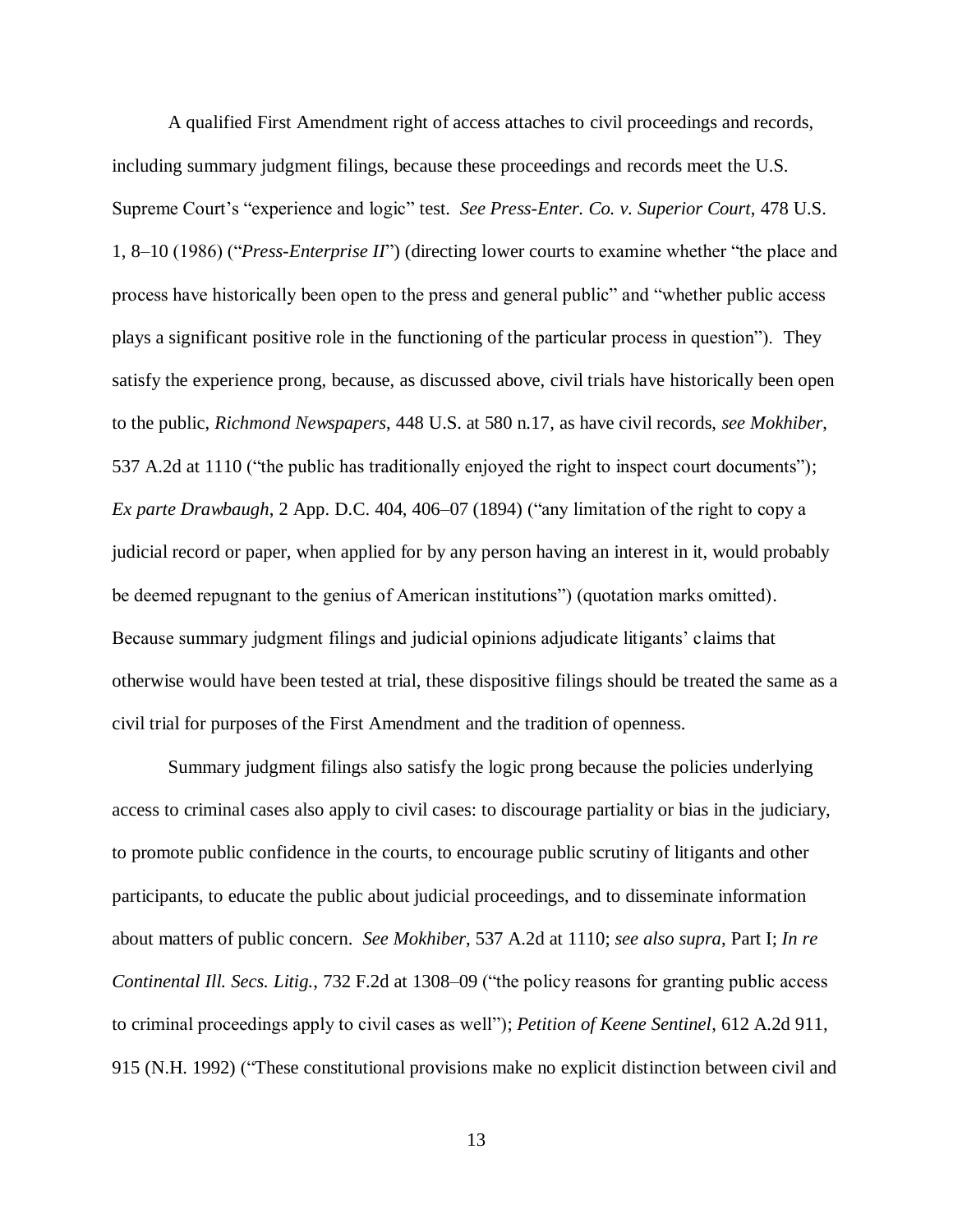criminal records, and none can reasonably be implied."); *Equal Emp't Opportunity Comm'n v. Nat'l Children's Ctr., Inc.*, 98 F.3d 1406, 1408 (D.C. Cir. 1996) ("courts are public institutions that best serve the public when they do their business openly and in full view") (quotation marks omitted).The First Amendment "does not distinguish between criminal and civil proceedings; nor does it distinguish among branches of government. Rather, it protects the public against the government's 'arbitrary interference with access to important information.'" *N.Y. Civil Liberties Union*, 684 F.3d at 298 (quoting *Richmond Newspapers*, 448 U.S. at 583 (Stevens, J., concurring)). Therefore, the First Amendment right of access presumptively applies to civil proceedings and records, including summary judgment filings.

Because the First Amendment right of access applies, the presumption of access "may be overcome only by an overriding interest based on findings that closure is essential to preserve higher values and is narrowly tailored to serve that interest. The interest is to be articulated along with findings specific enough that a reviewing court can determine whether the closure order was properly entered."<sup>3</sup> Press-Enterprise II, 487 U.S. at 9–10.

If this Court were to find that the common law right of access does not compel disclosure of the summary judgment filings and opinion—and *amici* agree with The Washington Post that the common law right of access *does* compel disclosure here—this Court must address the First Amendment implications of sealing these records. *Amici* respectfully urge the Court to hold that

 $\overline{a}$ 

<sup>3</sup> Even under a common law right of access, any closure order must be narrowly tailored. Under the common law, a court may "bar disclosure only when the specific interests favoring secrecy outweigh the general and specific interests favoring disclosure." *Mokhiber*, 537 A.2d at 1108. A sealing order that is not narrowly tailored bars public disclosure of information without proper justification. For example, if interests favoring secrecy would justify sealing only a portion of a document, but the entire document is sealed, the non-sensitive information is withheld from the public without an overriding interest to justify keeping *that information* under seal. Therefore, in such a case, the order sealing the non-sensitive information does not meet the common law standard for sealing as to that information.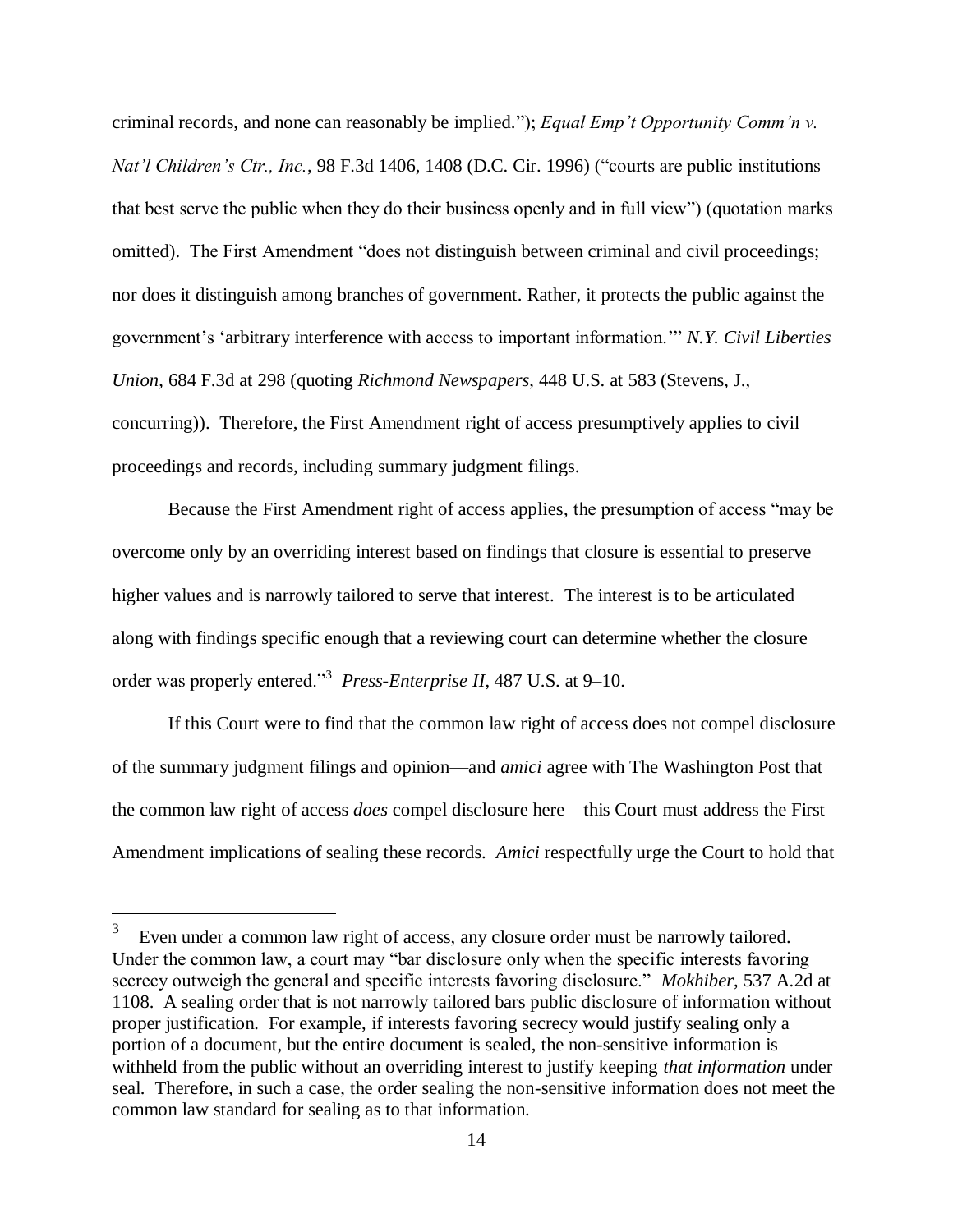the First Amendment right of access applies to summary judgment filings and the resulting judicial opinion.

# <span id="page-25-0"></span>**IV. This lawsuit implicates core justifications for court access, because it alleges misconduct by a government agency designed to protect District children.**

Openness is particularly important when civil litigation concerns the alleged misconduct of a government agency, such as the District of Columbia Child and Family Services Agency and its employees, who are tasked with protecting the District's children, as the Caplans' lawsuit claims. The Caplans alleged in their complaint both negligent and malicious acts by government employees, including constitutional violations, in which the public has a significant interest. Moreover, the facts of this case are discussed in the complaint, which was not filed under seal and is publicly available, and widely disseminated in newspaper articles, television broadcasts, blogs, books, and other media,<sup>4</sup> further reducing the necessity for (and efficacy of) sealing. See *Washington Post v. Robinson*, 935 F.2d 282, 291 (D.C. Cir. 1991) (declining to seal court documents because the information to be protected was "already within the public knowledge"). Even the Caplans, who have the strongest interest in protecting the interests of their children, opposed the District's motion to file documents under seal, and want the documents to be available to the public. Any countervailing interests in secrecy must be compelling if they are to outweigh these weighty interests favoring disclosure.

 $\overline{a}$ 

<sup>4</sup> *See* Marc Fisher, *A Case of a Family Services Job Well Done, or Overdone?*, The Washington Post, Feb. 24, 2008, http://wapo.st/1PRVtZx, *archived at* http://perma.cc/X82Y-SFVJ; Editorial, *False Choices*, The Washington Post, Feb. 28, 2008, http://wapo.st/1FYHMXv, *archived at* http://perma.cc/NZ3G-49DZ; Hans Bader, *Presumed Guilty of Child Abuse*, POINT OF LAW (Feb. 28, 2008, 11:00 A.M.), http://goo.gl/OZRRWZ, *archived at* http://perma.cc/YS7W -NBKV; *Anderson Cooper 360* (CNN television broadcast Feb. 17, 2011) (transcript available at http://www.cnn.com/TRANSCRIPTS/1102/17/acd.01.html), *archived at* http://perma.cc/7DBK-FPXP ; Petula Dvorak, *In D.C., unwarranted child abuse suspicions lead to a case with no end*, The Washington Post, June 13, 2013, http://wapo.st/1KBfCzM, *archived at* http://perma.cc/NCZ8-B4SV; Deborah Tuerkheimer, FLAWED CONVICTION: "SHAKEN BABY SYNDROME" AND THE INERTIA OF INJUSTICE 152 (2014).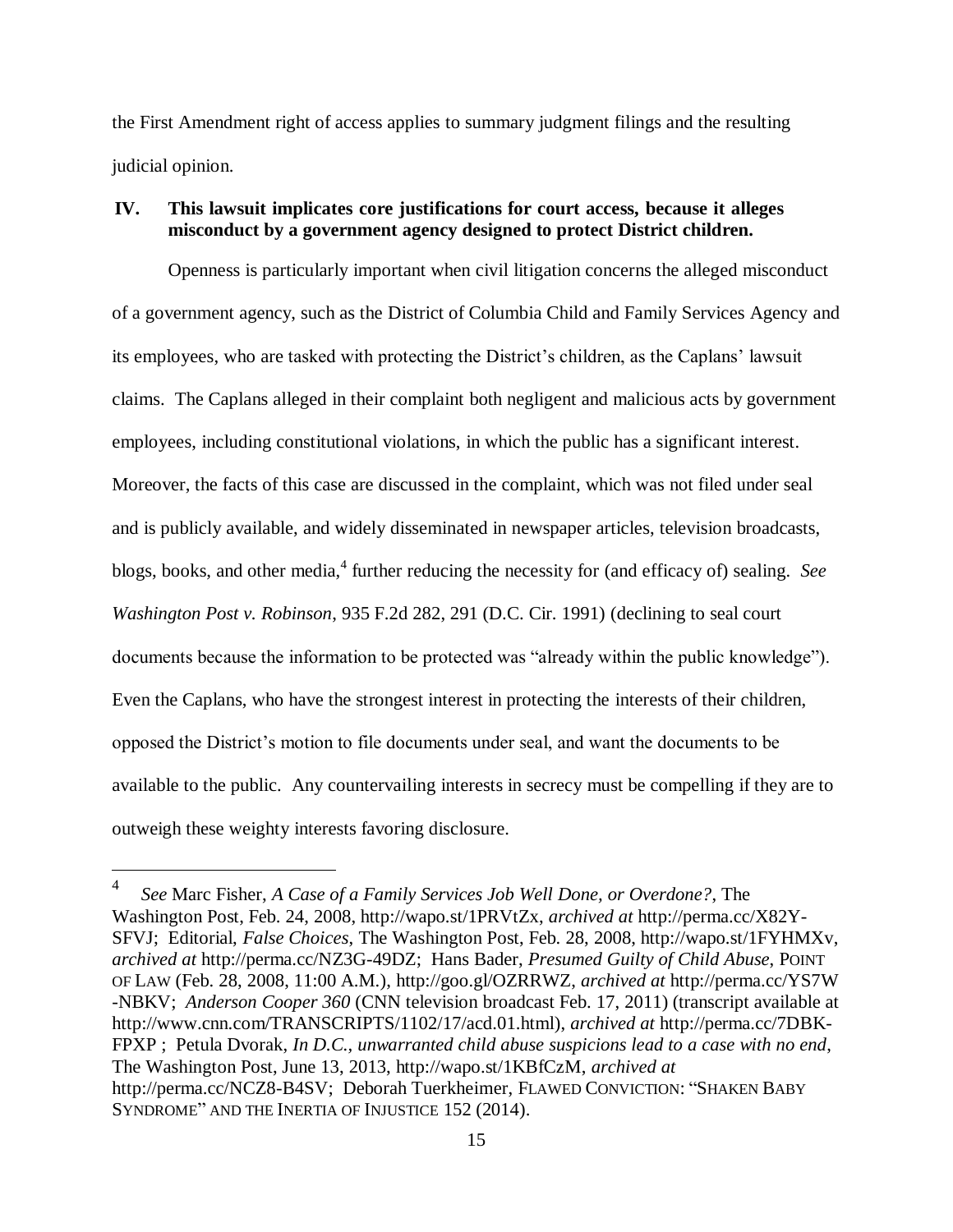The public interest in this case does not depend on a finding of misconduct by the government agency. To the contrary, if the Caplans' allegations are without factual support, the public has an interest in knowing which of their allegations are unfounded and where the evidentiary gaps lie. If the Caplans' claims fail on legal grounds, the public has an interest in knowing what conduct the law tolerates from government employees. The public also has an interest in full disclosure of why and how the Family Services Agency took the protective measures it did in the Caplan case.

This case does not implicate the same privacy interests that may be present in other neglect or juvenile proceedings. Here, the Caplans' children are *not* victims of child abuse, according to the Family Court Operations Division, so they would not be susceptible to any deleterious effects of disclosure of abuse accusations, as might be the case in other neglect proceedings. A family court judge has already determined that there was no probable cause to believe that the allegations of child abuse were true and there were no reasonable grounds to believe that N.C. was abused. The very purpose of the underlying lawsuit—filed in the Civil Division, not the Family Court Operations Division—is to seek redress for alleged misconduct by a government agency relating to *unfounded* allegations of child abuse. Thus, the focus of the litigation is on the workings of government, with significant emphasis on conduct that occurred well after the children were returned to the Caplan home, and the public has a compelling interest in court access where the action involves the government. *See Pansy v. Borough of Stroudsburg*, 23 F.3d 772, 786 (3d Cir. 1994) ("The public's interest is particularly legitimate and important where, as in this case, at least one of the parties to the action is a public entity or official."). Moreover, as explained above, the details of this case are already public knowledge.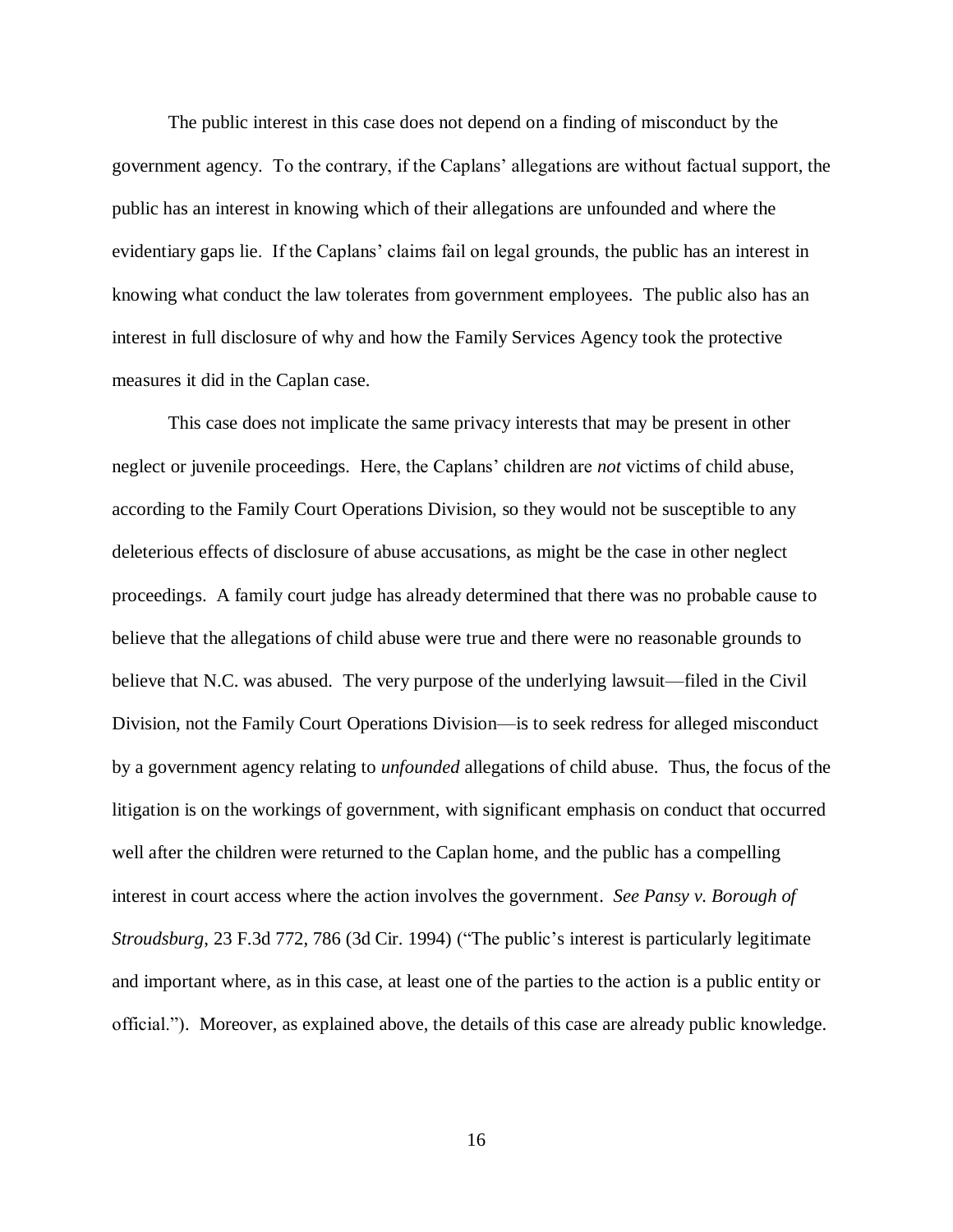These factors strongly favor disclosure in this case, despite the fact that the suit stems from allegations of child abuse.

To be clear, simply because a case involves children or involves allegations of child abuse does not mean that interests in secrecy outweigh the interest in public disclosure. To the contrary, where an entity tasked with protecting children is accused of wrongdoing, the public has a heightened interest in disclosure. *Cf. Associated Press*, 888 A.2d at 1248 ("The importance of matters regarding children and families only heightens the need for openness and public accountability . . . ."). For example, when the Equal Employment Opportunity Commission ("EEOC") sued the National Children's Center ("the Center"), a nonprofit organization that provides services to children with developmental challenges, on charges of sexual harassment, the parties settled the suit, and the Center sought to keep the consent decree under seal, arguing that disclosure might affect its funding sources. *Equal Emp't Opportunity Comm'n*, 98 F.3d at 1410. The EEOC opposed sealing, and the D.C. Circuit ruled that

the nature of the services provided by the [National Children's] Center as well as the Center's receipt of public funding cuts against rather than in favor of sealing the record. The public should be able to learn how the money it has contributed to a charitable organization is being spent. Moreover, because the Center provides services to children and the alleged misconduct by the Center's staff in this case was of a sexual nature, the public interest in disclosure is compelling.

*Id.* Similarly, here, the public has a strong interest in the alleged misconduct by the Family Services Agency *because* the agency provides services to children and because it consumes public funds. The Family Services Agency and its employees should not be permitted to use the Caplan children, who were removed from their home without adequate evidence of abuse, according to a family court judge,<sup>5</sup> as a shield to deflect public scrutiny of alleged malfeasance.

 5 *See* J.A. 27–28.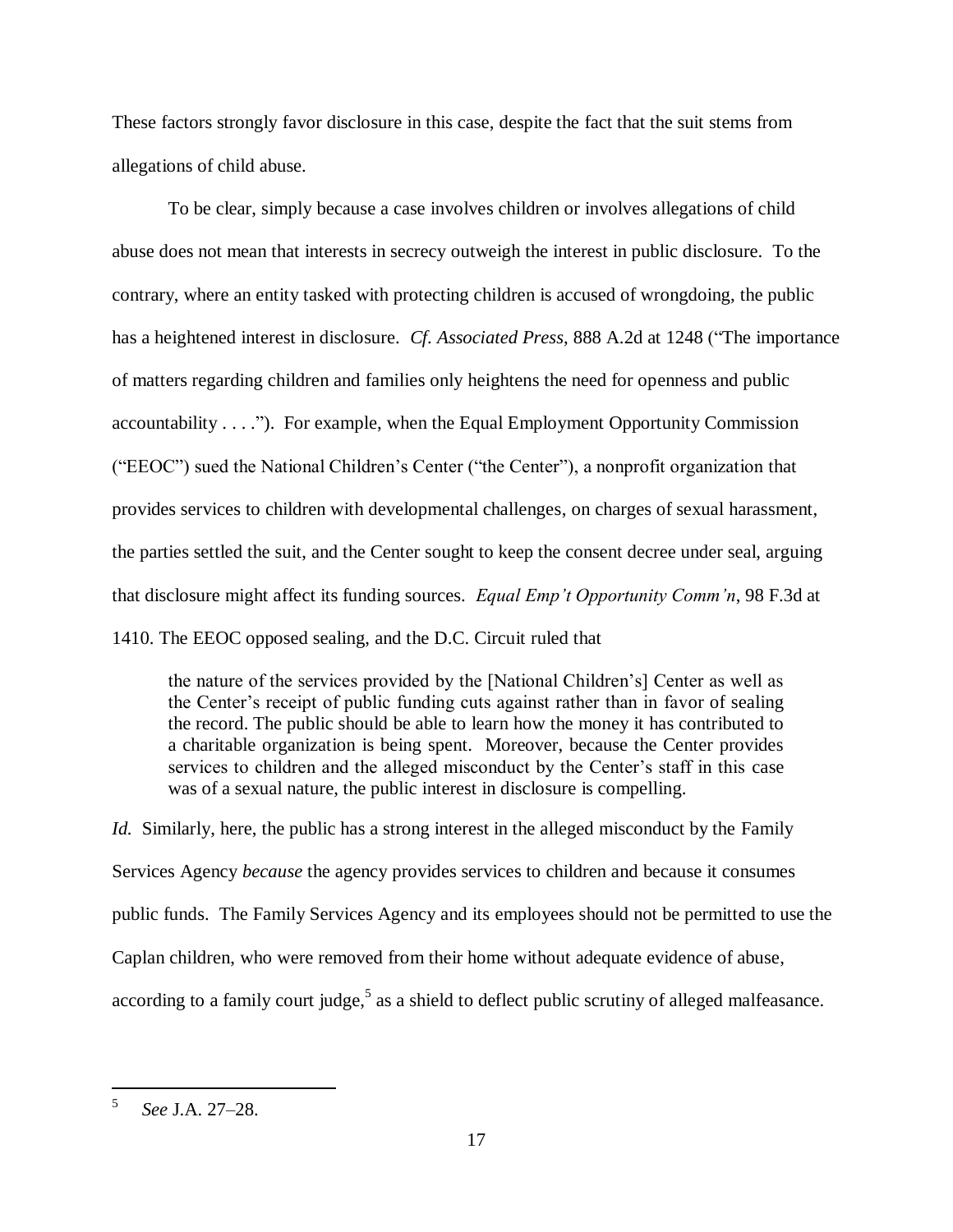Other courts that have faced sealing or closure questions in matters involving children similarly reject a categorical or reflexive approach and rather balance the interests of each particular case. *See N.J. Div. of Youth Servs.*, 576 A.2d at 127 (stating that, while the state has an interest in protecting victims of child abuse from the embarrassment of testifying in open court, closure is not "a mandatory rule" and "the court must balance the public's right of access . . . against the State's interest in protecting children from the possible detrimental effects of revealing to the public allegations and evidence relating to parental neglect and abuse"); *Jaufre ex rel. Jaufre v. Taylor*, 351 F. Supp. 2d 514, 518–19 (E.D. La. 2005) (unsealing in significant part court records relating to the corporal punishment of a child at a public school because the case involved "allegations of abuse by a public official, and the public and other parents have an interest in learning how school officials address that issue"); *T.K. v. Waterbury Bd. of Educ.*, No. 303-cv-1747, 2003 WL 22909433, at \*1 (D. Conn. Oct. 19, 2003) (rejecting a motion to seal the record in a civil action challenging "the appropriateness of minor child's special education program," stating that "a judge must carefully and skeptically review sealing requests to insure that there really is an extraordinary circumstance or compelling need") (quotation marks omitted); *Doe v. Methacton Sch. Dist.*, 878 F. Supp. 40, 41, 43 (E.D. Pa. 1995) (unsealing the court record after conducting a balancing test in a case involving the sexual molestation of a young girl by her school teacher, over the objection of the victim's parents, in part because the incident had been so widely reported); *see also Press-Enterprise II*, 478 U.S. at 9–10 (discussing the access analysis, generally, which depends on the particular circumstances of each case).

In this case, under either the common law or First Amendment standard, the District and the court must clear a high bar to justify sealing of summary judgment materials and the opinion that terminated the Caplans' claims, because there is such a strong interest in public disclosure in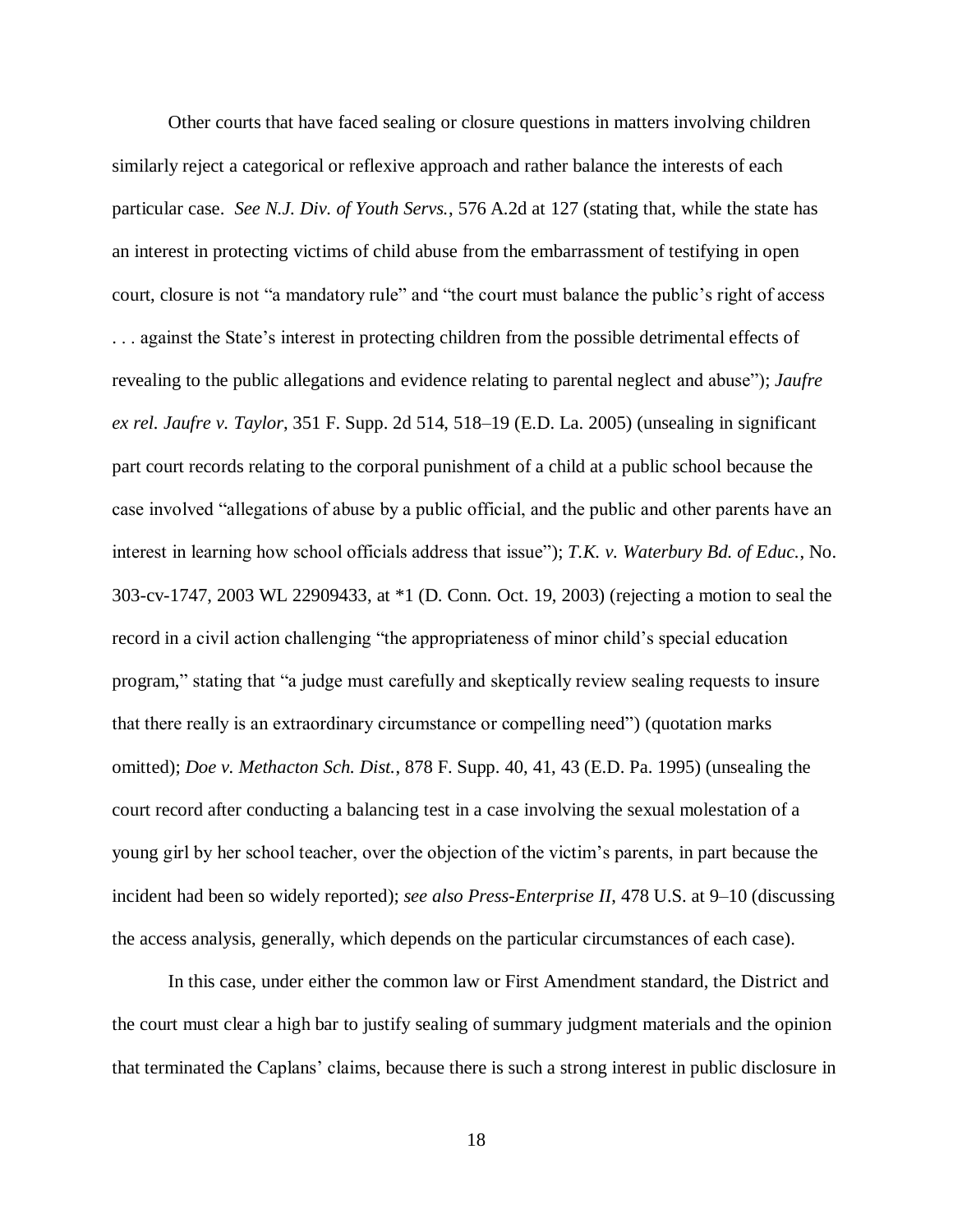this matter. To the extent that the District has met these demanding standards, the proper course of action would be to protect any sensitive information with limited redactions, rather than wholesale sealing of the motion papers, including legal arguments, that do not implicate the need for secrecy.

### **CONCLUSION**

For the foregoing reasons, *amici curiae* respectfully request this Court reverse the Superior Court and direct the Superior Court to enter an order unsealing the summary judgment papers and opinion.

Respectfully submitted,

Gregg P. Loslic, Esq. (D.C. Bar # 426092) Bruce D. Brown, Esq. REPORTERS COMMITTEE FOR FREEDOM OF THE PRESS 1156 15th Street NW, Ste. 1250 Washington, D.C. 20005 (202) 795-9301 bbrown@rcfp.org

\* *Counsel of Record for Amici Curiae* 

Dated: June 15, 2015 Washington, D.C.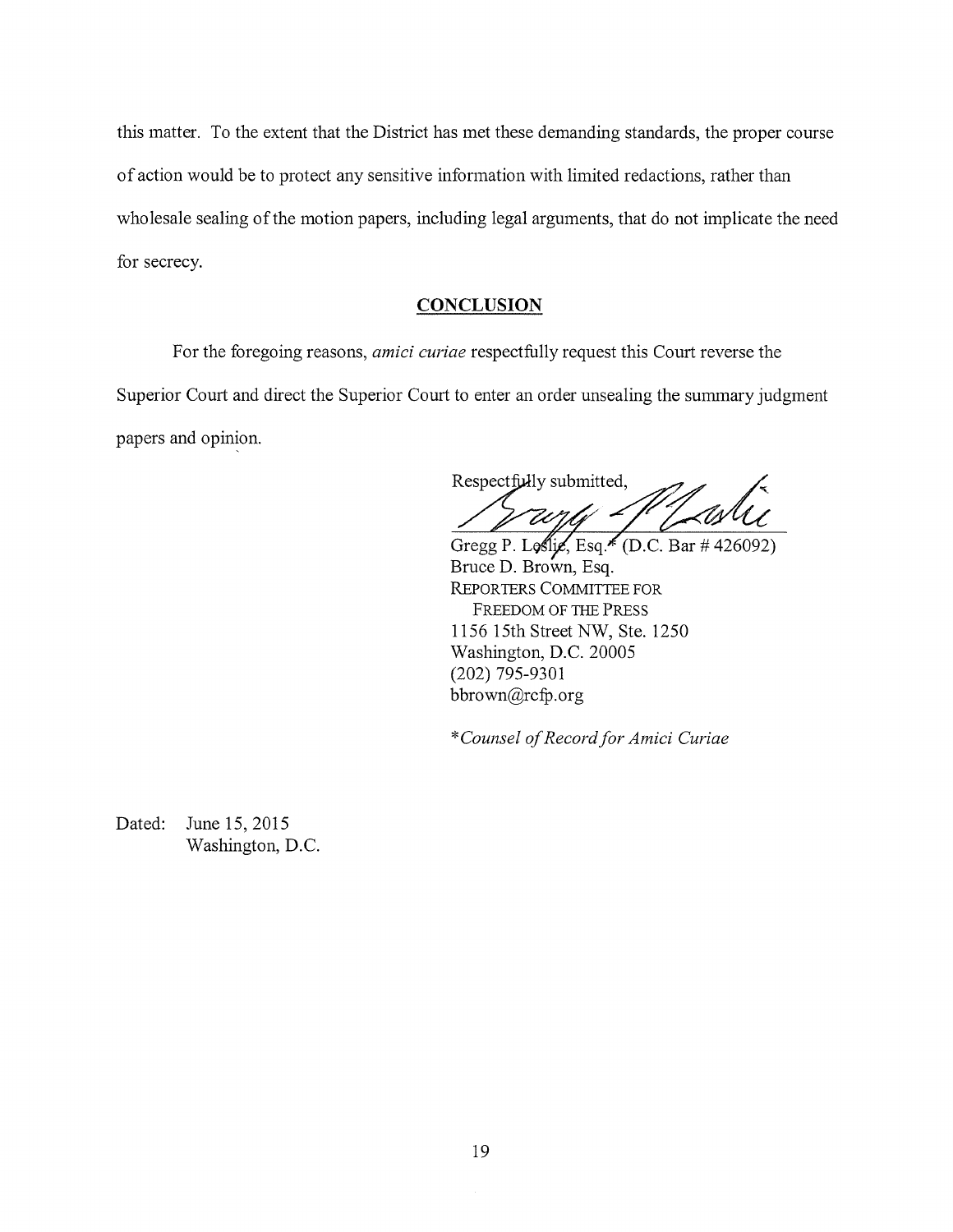#### **APPENDIX A**

#### <span id="page-30-0"></span>**SUPPLEMENTAL STATEMENT OF IDENTITY AND INTEREST OF** *AMICI CURIAE*

**The Reporters Committee for Freedom of the Press** is a voluntary, unincorporated association of reporters and editors working to defend and preserve First Amendment rights and freedom of information interests of the news media. The Reporters Committee has provided representation, guidance, and research in First Amendment and Freedom of Information Act litigation since 1970, and it frequently files friend-of-the-court briefs in significant media law cases.

With some 500 members, **American Society of News Editors** ("ASNE") is an organization that includes directing editors of daily newspapers throughout the Americas. ASNE changed its name in April 2009 to American Society of News Editors and approved broadening its membership to editors of online news providers and academic leaders. Founded in 1922 as American Society of Newspaper Editors, ASNE is active in a number of areas of interest to top editors with priorities on improving freedom of information, diversity, readership and the credibility of newspapers.

**Association of Alternative Newsmedia** ("AAN") is a not-for-profit trade association for 130 alternative newspapers in North America, including weekly papers like The Village Voice and Washington City Paper. AAN newspapers and their websites provide an editorial alternative to the mainstream press. AAN members have a total weekly circulation of seven million and a reach of over 25 million readers.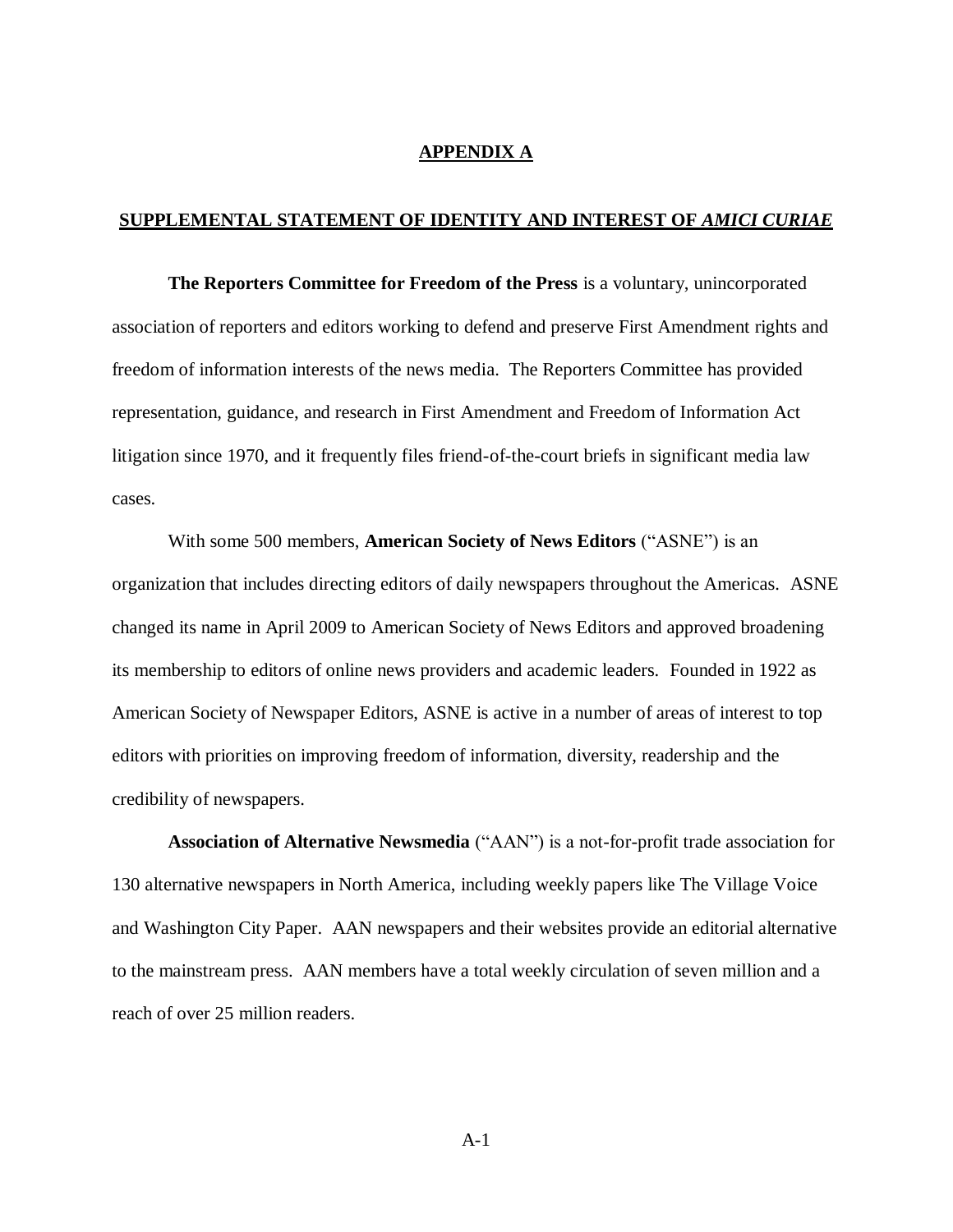**BuzzFeed** is a social news and entertainment company that provides shareable breaking news, original reporting, entertainment, and video across the social web to its global audience of more than 200 million.

The **California Newspaper Publishers Association** ("CNPA") is a nonprofit trade association representing the interests of nearly 850 daily, weekly and student newspapers throughout California. For over 130 years, CNPA has worked to protect and enhance the freedom of speech guaranteed to all citizens and to the press by the First Amendment of the United States Constitution and Article 1, Section 2 of the California Constitution. CNPA has dedicated its efforts to protect the free flow of information concerning government institutions in order for newspapers to fulfill their constitutional role in our democratic society and to advance the interest of all Californians in the transparency of government operations.

**The Center for Investigative Reporting** (CIR) believes journalism that moves citizens to action is an essential pillar of democracy. Since 1977, CIR has relentlessly pursued and revealed injustices that otherwise would remain hidden from the public eye. Today, we're upholding this legacy and looking forward, working at the forefront of journalistic innovation to produce important stories that make a difference and engage you, our audience, across the aisle, coast to coast and worldwide.

The **D.C. Open Government Coalition** is a non-profit organization founded in 2009 that is dedicated to enhancing governmental transparency and freedom of information in the District of Columbia. Among the directors of the Coalition are individuals who have been involved for over fifteen years in advocating through the District's legislative process for greater government transparency, litigating to enforce the District's Freedom of Information Act, and advising individuals seeking access to city government records.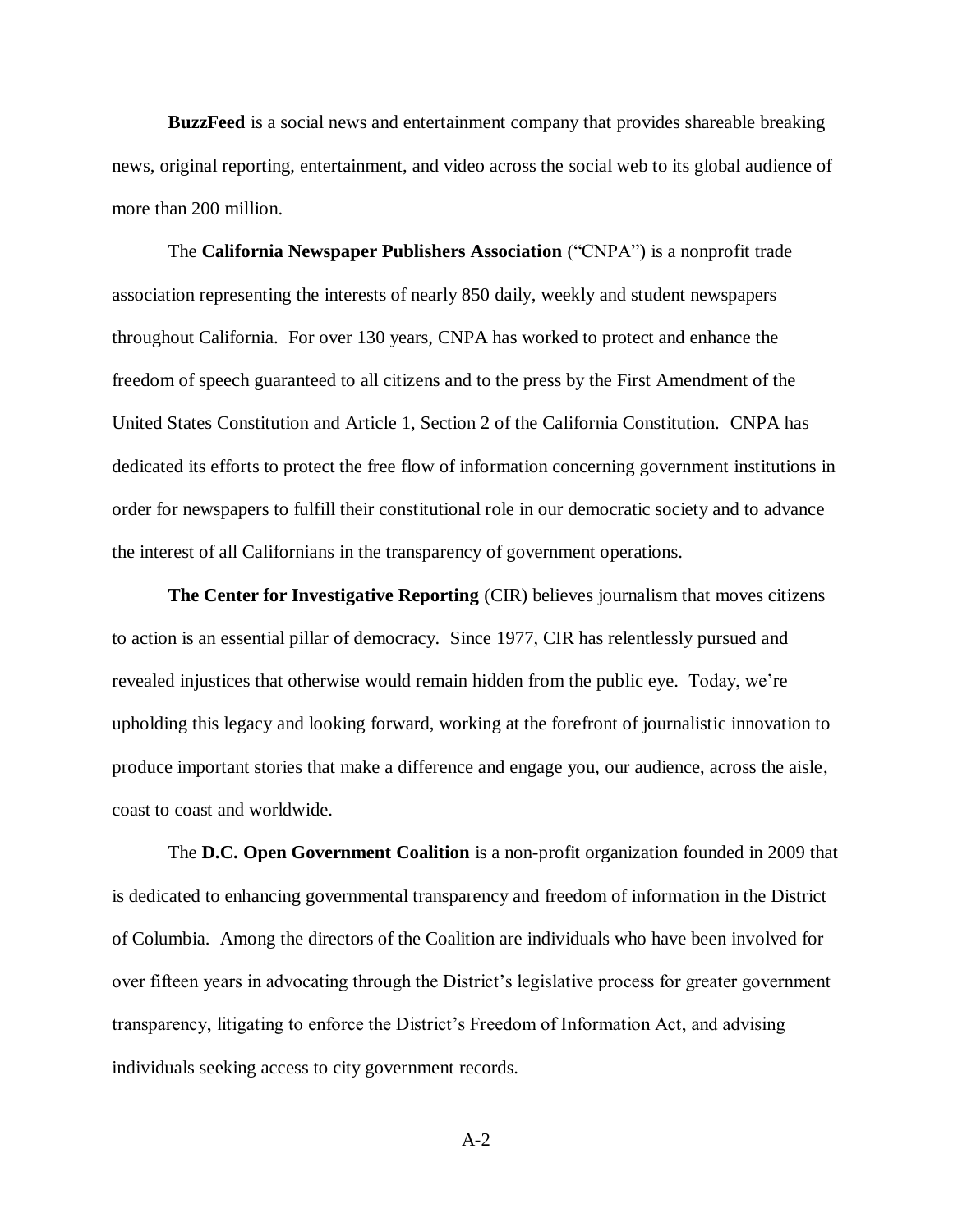**Dow Jones & Company, Inc.**, a global provider of news and business information, is the publisher of The Wall Street Journal, Barron's, MarketWatch, Dow Jones Newswires, and other publications. Dow Jones maintains one of the world's largest newsgathering operations, with more than 1,800 journalists in nearly fifty countries publishing news in several different languages. Dow Jones also provides information services, including Dow Jones Factiva, Dow Jones Risk & Compliance, and Dow Jones VentureSource. Dow Jones is a News Corporation company.

**The E.W. Scripps Company** serves audiences and businesses through television, radio and digital media brands, with 33 television stations in 24 markets. Scripps also owns 34 radio stations in eight markets, as well as local and national digital journalism and information businesses, including mobile video news service Newsy and weather app developer WeatherSphere. Scripps owns and operates an award-winning investigative reporting newsroom in Washington, D.C. and serves as the long-time steward of the nation's largest, most successful and longest-running educational program, the Scripps National Spelling Bee.

**First Amendment Coalition** is a nonprofit public interest organization dedicated to defending free speech, free press and open government rights in order to make government, at all levels, more accountable to the people. The Coalition's mission assumes that government transparency and an informed electorate are essential to a self-governing democracy. To that end, we resist excessive government secrecy (while recognizing the need to protect legitimate state secrets) and censorship of all kinds.

The **Investigative Reporting Workshop**, a project of the School of Communication (SOC) at American University, is a nonprofit, professional newsroom. The Workshop publishes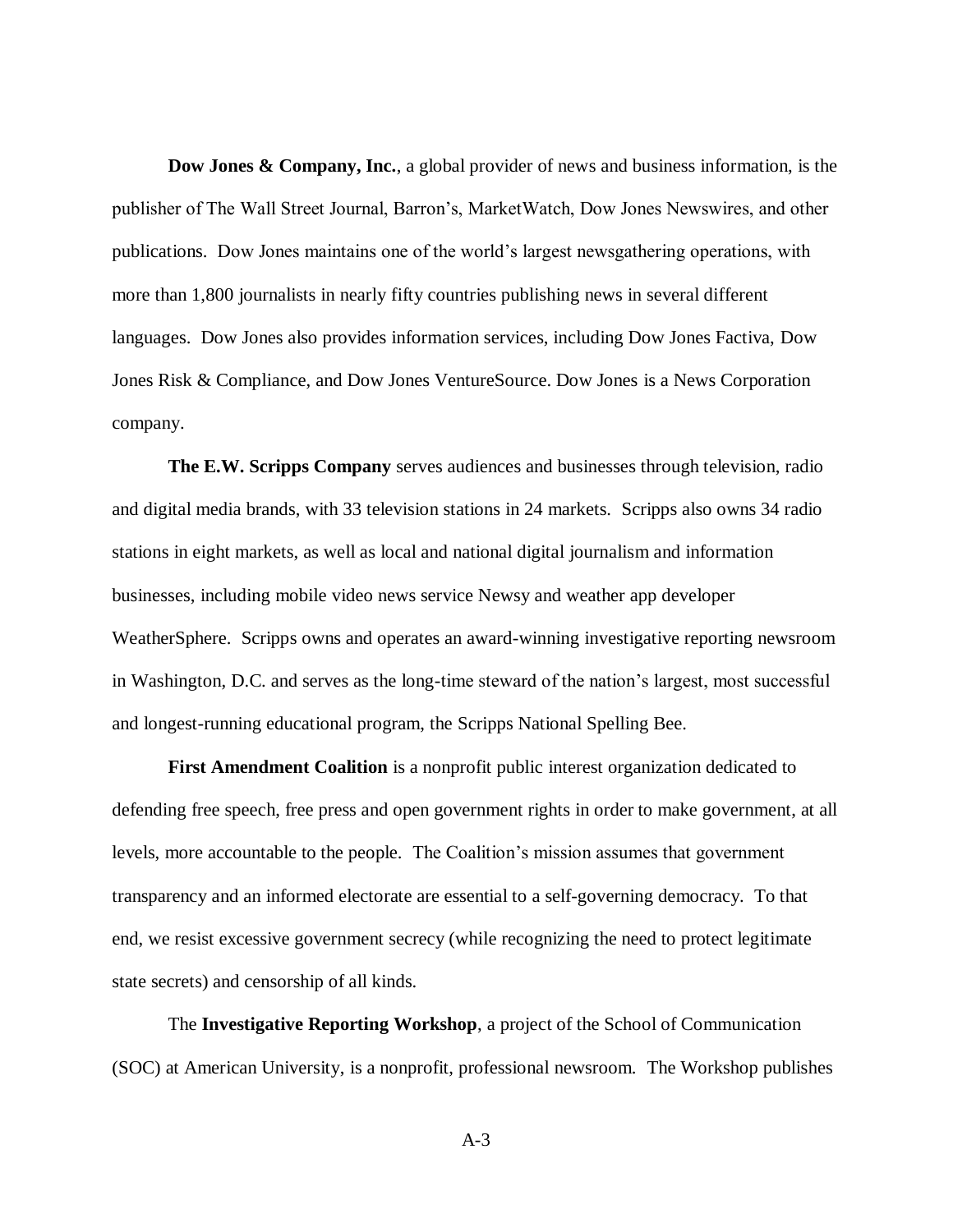in-depth stories at investigativereportingworkshop.org about government and corporate accountability, ranging widely from the environment and health to national security and the economy.

**MediaNews Group**'s more than 800 multi-platform products reach 61 million Americans each month across 18 states.

**The National Press Club** is the world's leading professional organization for journalists. Founded in 1908, the Club has 3,100 members representing most major news organizations. The Club defends a free press worldwide. Each year, the Club holds over 2,000 events, including news conferences, luncheons and panels, and more than 250,000 guests come through its doors.

The **National Press Photographers Association** ("NPPA") is a 501(c)(6) non-profit organization dedicated to the advancement of visual journalism in its creation, editing and distribution. NPPA's approximately 7,000 members include television and still photographers, editors, students and representatives of businesses that serve the visual journalism industry. Since its founding in 1946, the NPPA has vigorously promoted the constitutional rights of journalists as well as freedom of the press in all its forms, especially as it relates to visual journalism.

**News Corp** is a global, diversified media and information services company focused on creating and distributing authoritative and engaging content to consumers throughout the world. The company comprises leading businesses across a range of media, including: news and information services, digital real estate services, book publishing, digital education, and sports programming and pay-TV distribution.

**Newspaper Association of America** ("NAA") is a nonprofit organization representing the interests of more than 2,000 newspapers in the United States and Canada. NAA members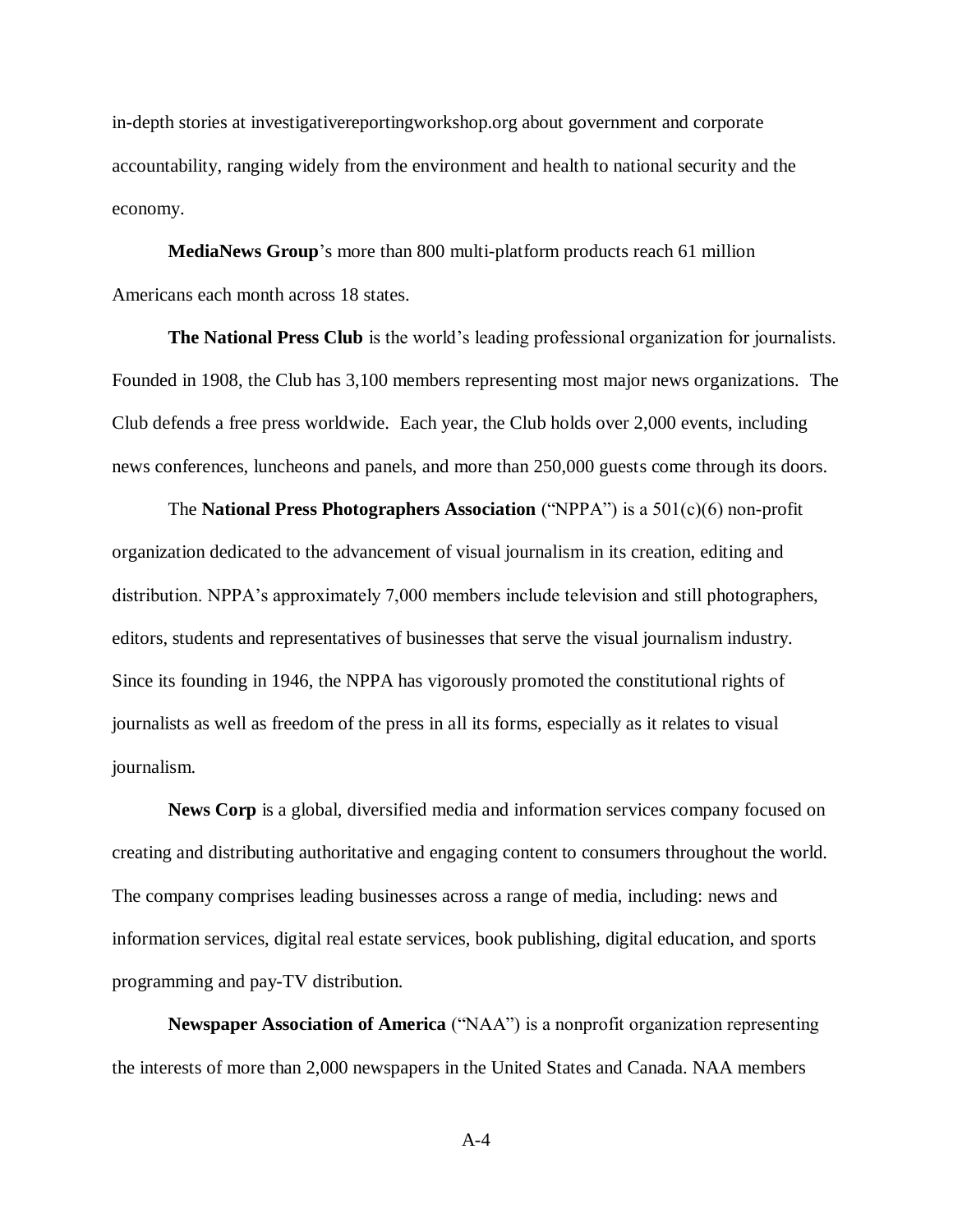account for nearly 90% of the daily newspaper circulation in the United States and a wide range of non-daily newspapers. The Association focuses on the major issues that affect today's newspaper industry, including protecting the ability of the media to provide the public with news and information on matters of public concern.

**North Jersey Media Group Inc.** ("NJMG") is an independent, family-owned printing and publishing company, parent of two daily newspapers serving the residents of northern New Jersey: The Record (Bergen County), the state's second-largest newspaper, and the Herald News (Passaic County). NJMG also publishes more than 40 community newspapers serving towns across five counties and a family of glossy magazines, including (201) Magazine, Bergen County's premiere magazine. All of the newspapers contribute breaking news, features, columns and local information to NorthJersey.com. The company also owns and publishes Bergen.com showcasing the people, places and events of Bergen County.

**Radio Television Digital News Association** ("RTDNA") is the world's largest and only professional organization devoted exclusively to electronic journalism. RTDNA is made up of news directors, news associates, educators and students in radio, television, cable and electronic media in more than 30 countries. RTDNA is committed to encouraging excellence in the electronic journalism industry and upholding First Amendment freedoms.

**The Seattle Times Company**, locally owned since 1896, publishes the daily newspaper The Seattle Times, together with The Issaquah Press, Yakima Herald-Republic, Walla Walla Union-Bulletin, Sammamish Review and Newcastle-News, all in Washington state.

The **Tully Center for Free Speech** began in Fall, 2006, at Syracuse University's S.I. Newhouse School of Public Communications, one of the nation's premier schools of mass communications.